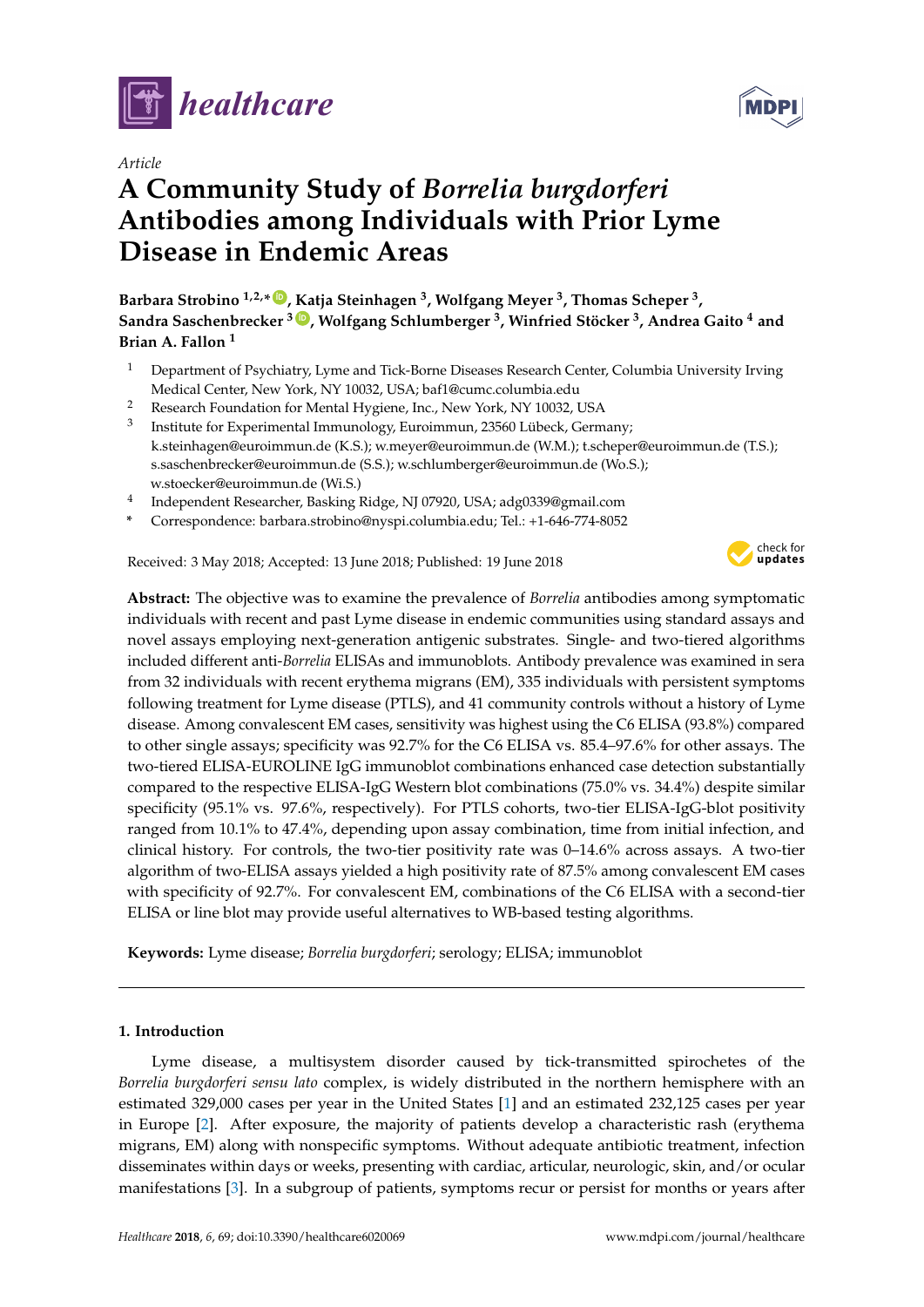treatment. These patients are referred to as having post-treatment Lyme disease syndrome (PTLDS) if the emergence of fatigue, pain, or cognitive problems occurred within six months of the original infection [\[3\]](#page-13-2). For those individuals for whom the precise onset of infection cannot be determined or whose chronic symptoms may have started more than six months after the initial infection, there is no currently agreed upon syndromal terminology. For the purpose of this paper, we will refer to these individuals as having "post-treatment Lyme symptoms" (PTLS) for distinction from those with the more precise designation PTLDS.

Diagnosis relies on characteristic clinical symptoms and exposure to ticks in Lyme endemic areas; serologic confirmation is not required for diagnosis in the presence of an EM rash, but is necessary to meet surveillance criteria for later-stage disseminated disease [\[4,](#page-13-3)[5\]](#page-13-4). According to recommended guidelines in the United States and Europe, serological diagnosis should follow a two-tiered protocol based on a sensitive first-tier enzyme immunoassay or immunofluorescence assay, followed by confirmatory IgM and IgG immunoblot analysis among those positive or equivocal in the first tier [\[6](#page-13-5)[,7\]](#page-13-6). However, there is widespread recognition that these testing strategies have limitations [\[8](#page-13-7)[–15\]](#page-14-0). While highly specific, the two-tier strategy is insensitive in the first month of infection. In one recent study of early Lyme disease, only 35.6% of cases tested positive at the time of the rash and convalescent testing 3–4 weeks later added only 25% more cases; this means nearly 40% of the samples tested negative during the first four weeks after the rash using the standard two-tier protocol [\[16\]](#page-14-1). Further complicating the picture is that results from the ELISAs and Western blots can vary greatly between laboratories [\[9,](#page-13-8)[10,](#page-13-9)[17](#page-14-2)[–19\]](#page-14-3). These tests were developed based on *Borrelia* cultures in vitro; this limits assay sensitivity as some antigens (e.g., variable major protein-like sequence expressed (VlsE)) are only expressed in vivo. Variability of antigen expression in the human host based on duration of infection and other factors had not been taken into account. Revision and/or replacement of these tests are clearly needed.

In recent years, recombinant *Borrelia* proteins (such as VlsE) and synthetic peptides (e.g., C6 derived from the immunodominant sixth invariable region of VlsE) have been used as stand-alone assays or added to immunoblot panels that incorporate both native and recombinant or synthetic peptides [\[12,](#page-14-4)[20](#page-14-5)[–27\]](#page-14-6). Their use reduces the rate of cross-reactivity, while the combination of multiple antigens expressed at different stages of human infection improves sensitivity. Inclusion of reactivity against newer-generation antigenic substrates such as VlsE was not possible when the 1994 Dearborn consensus criteria for Western blot (WB) interpretation were formulated, but the incorporation of new antigens was recommended in anticipation of their availability [\[6\]](#page-13-5). Thus, for the determination of Lyme antibody prevalence in the community setting, comparative analysis by conventional and new assays as well as new algorithms is both timely and informative.

Clinicians from Lyme-endemic areas are often uncertain about how long serologic tests for Lyme disease antibodies remain positive after infection, whether there is a high base rate among those who do not recall ever having had Lyme disease, and to what extent the new developments using recombinant or synthetic peptides impact test sensitivity. To address these questions, the following community serosurvey was conducted in four Lyme-endemic counties in the northeastern United States. In this study, we evaluated symptomatic patients with a history of Lyme disease and community controls without a history of Lyme disease to determine the prevalence of antibodies against *Borrelia* spp. using different diagnostic assays based on native and recombinant peptides, both as single assays and within two-tiered protocols.

# **2. Materials and Methods**

# *2.1. Population*

In July 2009, serosurveys were conducted in four Lyme disease-endemic counties located in New York, New Jersey, and Connecticut [\[28\]](#page-15-0). Advertisements were posted in local papers and distributed by local organizations and health departments.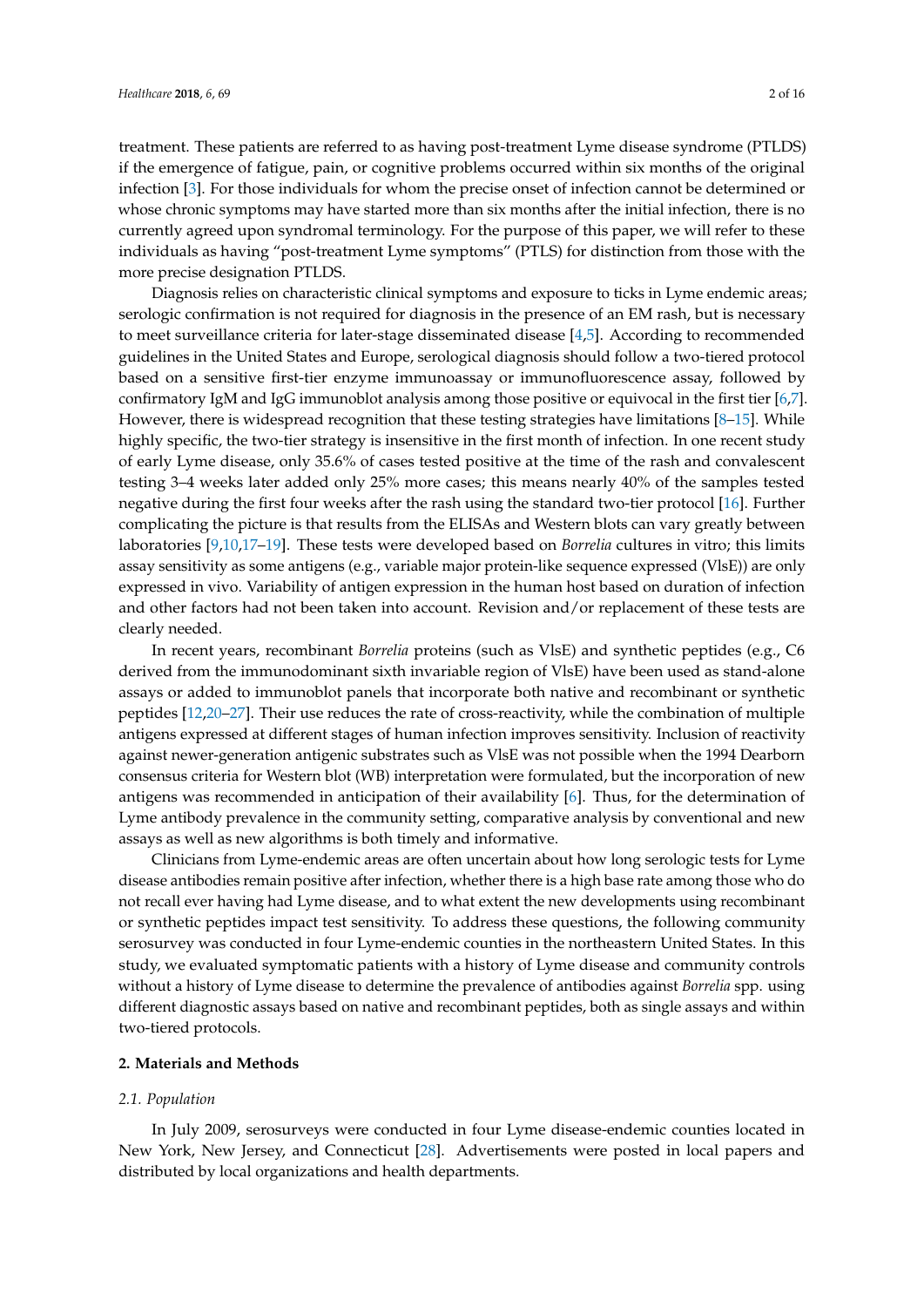Individuals aged 18 to 75 years were enrolled if they met either of the following criteria: (a) presence of an EM rash within 3 months of the screening; or (b) symptoms of fatigue, pain, or cognitive problems attributed to prior treated Lyme disease. Participants completed a questionnaire regarding symptoms associated with their most recent acute episode and previous episodes of Lyme disease, history of tick bites, co-infections, treatments, and blood tests. All subjects gave written informed consent for inclusion before they participated in the study. The study was conducted in accordance with the Declaration of Helsinki, and the protocol was approved by the New York State Psychiatric Institute Institutional Review Board (#5847).

In the 6 months after the screening clinic, we conducted follow-up telephone interviews with selected individuals to confirm their reported histories and to obtain additional clinical data. Criteria for follow-up contact included: (a) report of a new episode of Lyme disease within 3 months prior to the clinic date, or (b) report of persistent symptoms at the time of the clinic following a Lyme disease diagnosis that included CDC surveillance signs of early Lyme disease (EM) or extra-cutaneous disseminated Lyme disease (cranial nerve palsy, heart block, meningitis, radiculoneuropathy, and/or joint swelling) [\[28\]](#page-15-0) within 5 years of the clinic date. The telephone interview included more detailed questions regarding the EM and confirmation that a clinician saw and diagnosed the EM rash. We successfully contacted 62.2% (79 of 127) who fulfilled the above criteria.

Out of 461 survey participants, 408 were included in the analysis of antibody prevalence. Subjects were excluded because they (i) reported Lyme disease but had not been evaluated or treated at the time by a physician (*n* = 29); (ii) reported an EM, but on review did not fulfill the criteria for EM cases (*n* = 23); or (iii) were unsure of having had Lyme disease (*n* = 1). Case groups were further defined by clinical characteristics and time between initial symptoms and study participation (Table [1\)](#page-2-0).

<span id="page-2-0"></span>

| N<br><b>Study Cohort</b>                       |     | <b>Symptoms at Time of Screening</b>                                                                                                                                                                | <b>Reported Past Clinical History from</b><br><b>Ouestionnaire Review and/or</b><br><b>Telephone Interview</b>                                                                          |
|------------------------------------------------|-----|-----------------------------------------------------------------------------------------------------------------------------------------------------------------------------------------------------|-----------------------------------------------------------------------------------------------------------------------------------------------------------------------------------------|
| $(1)$ EM cases<br>(convalescent LD<br>with EM) | 32  | Observed EM rash ( $\geq$ 2 inches) or<br>physician diagnosed EM rash within<br>3 months of screening; time from<br>symptom onset $\leq 30$ days ( <i>n</i> = 16) or<br>$>30$ days ( <i>n</i> = 16) | No earlier LD ( $n = 24$ ); prior LD<br>$(n = 8)$ ; verified through phone<br>follow-up                                                                                                 |
| (2) PTLS-confirmed<br>$(PTLS-c)$               | 19  | Persistent Lyme symptoms of fatigue,<br>pain, or cognitive problems                                                                                                                                 | Diagnosed and treated for<br>$EM > 3$ months ago and/or diagnosed<br>with disseminated extra-cutaneous<br>LD <sup>a</sup> ; verified through questionnaire<br>review or phone follow-up |
| (3) PTLS-presumed<br>(PTLS-p) $\leq$ 2 years   | 148 | Persistent Lyme symptoms of fatigue,<br>pain, or cognitive problems                                                                                                                                 | Diagnosed and treated for LD after<br>2007 (most recent acute episode<br>$\leq$ 2 years before screening)                                                                               |
| (4) PTLS-presumed<br>$(PTLS-p) > 2$ years      | 168 | Persistent Lyme symptoms of fatigue,<br>pain, or cognitive problems                                                                                                                                 | Diagnosed and treated for LD before<br>2007 (most recent acute episode<br>>2 years before screening)                                                                                    |
| (5) Community<br>controls <sup>b</sup>         | 41  | Nonspecific symptoms<br>(e.g., arthralgias, myalgias, fatigue)                                                                                                                                      | No Lyme history (never diagnosed or<br>treated for LD)                                                                                                                                  |

**Table 1.** Study cohort criteria in Lyme-endemic communities, July 2009.

<sup>a</sup> According to the CDC surveillance clinical criteria for Lyme disease [\[28\]](#page-15-0). <sup>b</sup> Each clinical control case was reviewed by the study physician (BAF) to confirm that the clinical history was highly inconsistent with LD. EM, erythema migrans; LD, Lyme disease; PTLS, post-treatment Lyme symptoms.

Case Cohort 1: Early Lyme disease with erythema migrans (EM cases; *n* = 32)

There were 32 individuals who had a classic EM rash (>2 inches) that was either present at the time of the screening or had been diagnosed as an EM rash by a physician within 3 months preceding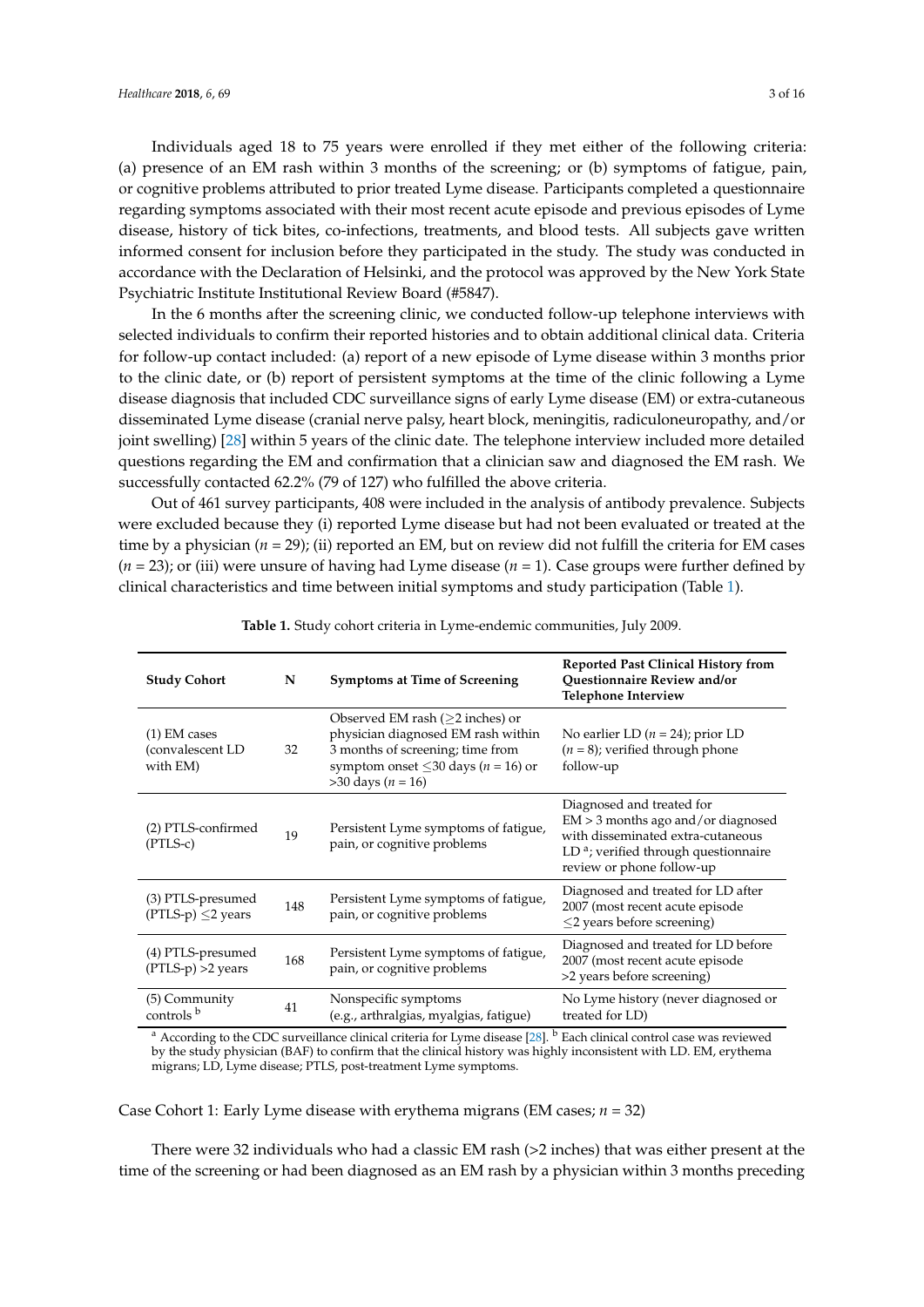the screening. Of these 32 cases, 24 reported never having had Lyme disease prior to this occurrence and 8 reported a prior episode of Lyme disease.

Case Cohort 2: Post-treatment Lyme symptoms, confirmed (PTLS-c; *n* = 19)

Based on the initial assessment and follow-up phone interview, this group of individuals fulfilled the CDC surveillance clinical criteria for acute or disseminated Lyme disease >3 months prior to the screening clinic with characteristic signs (e.g., EM rash, cranial nerve palsy, swollen large joint).

Case Cohorts 3 and 4: Post-treatment Lyme symptoms, presumed (PTLS-p ≤2 years; *n* = 148 and PTLS- $p > 2$  years;  $n = 168$ )

These individuals with persistent symptoms attributed to Lyme disease reported having been diagnosed or treated for Lyme disease by a physician. Since clinical history was not confirmed through telephone interviews or medical records, these cohorts were presumed to have had an initial acute episode of Lyme disease based on review of the questionnaire. Unlike the PTLS-c group, we did not require that individuals in the PTLS-p groups meet the CDC-defined surveillance clinical case criteria; we simply required that they had been previously diagnosed and treated for Lyme disease. They were further classified as: "≤2 years" if their most recent acute episode of Lyme disease occurred after 1 January 2007; or ">2 years", if their most recent acute episode of Lyme disease occurred before 1 January 2007.

Control Cohort: Community residents with no history of Lyme disease (*n* = 41)

Less than 10% of individuals came to the clinics for a blood test even though they had never before been diagnosed with Lyme disease. All were concerned about Lyme disease, some of whom had nonspecific symptoms such as joint pain. After reviewing all 461 questionnaires, blinded to the serology results, we identified 41 people who reported never having been diagnosed and/or treated for Lyme disease and whose symptom history was highly inconsistent with a diagnosis of Lyme disease.

#### *2.2. Laboratory Tests*

Serological testing was conducted blind to clinical history at the Institute for Experimental Immunology affiliated with Euroimmun, Inc., Lübeck, Germany. Table [2](#page-4-0) summarizes the laboratory tests carried out on the samples. Assays were performed according to the manufacturers' instructions. Immunoblots were evaluated digitally using the EUROLineScan software (Euroimmun). Figure [1](#page-5-0) shows an example of a reactive immunoblot.

Reactivity in the *Borrelia burgdorferi* whole-cell lysate WB was interpreted according to the Dearborn criteria that require reactivity of at least 2 of 3 (IgM) or at least 5 of 10 (IgG) specific bands for a positive result [\[6\]](#page-13-5). Reactivity against the supplementary VlsE band in the WB IgG was scored separately since VlsE is not included in the standard Dearborn criteria. The Line immunoblot (EUROLINE-RN-AT) which includes native and recombinant epitopes was interpreted based on the "MiQ 12" criteria that are recommended by the German Society for Hygiene and Microbiology (DGHM). These criteria are commonly used in European laboratories and suggest that a positive immunoblot result is indicated by reactivity of at least 1 of 5 (IgM) or at least 2 of 10 (IgG) specific bands [\[7\]](#page-13-6). Because most of the antigens contained in the EUROLINE-RN-AT are derived from *Borrelia burgdorferi* B31, which is the most relevant strain for the United States, this assay was considered both interesting and suitable for analysis of the study cohorts. The C6 ELISA and the WB IgG have been approved for in vitro diagnostics by the United States Food and Drug Administration (FDA).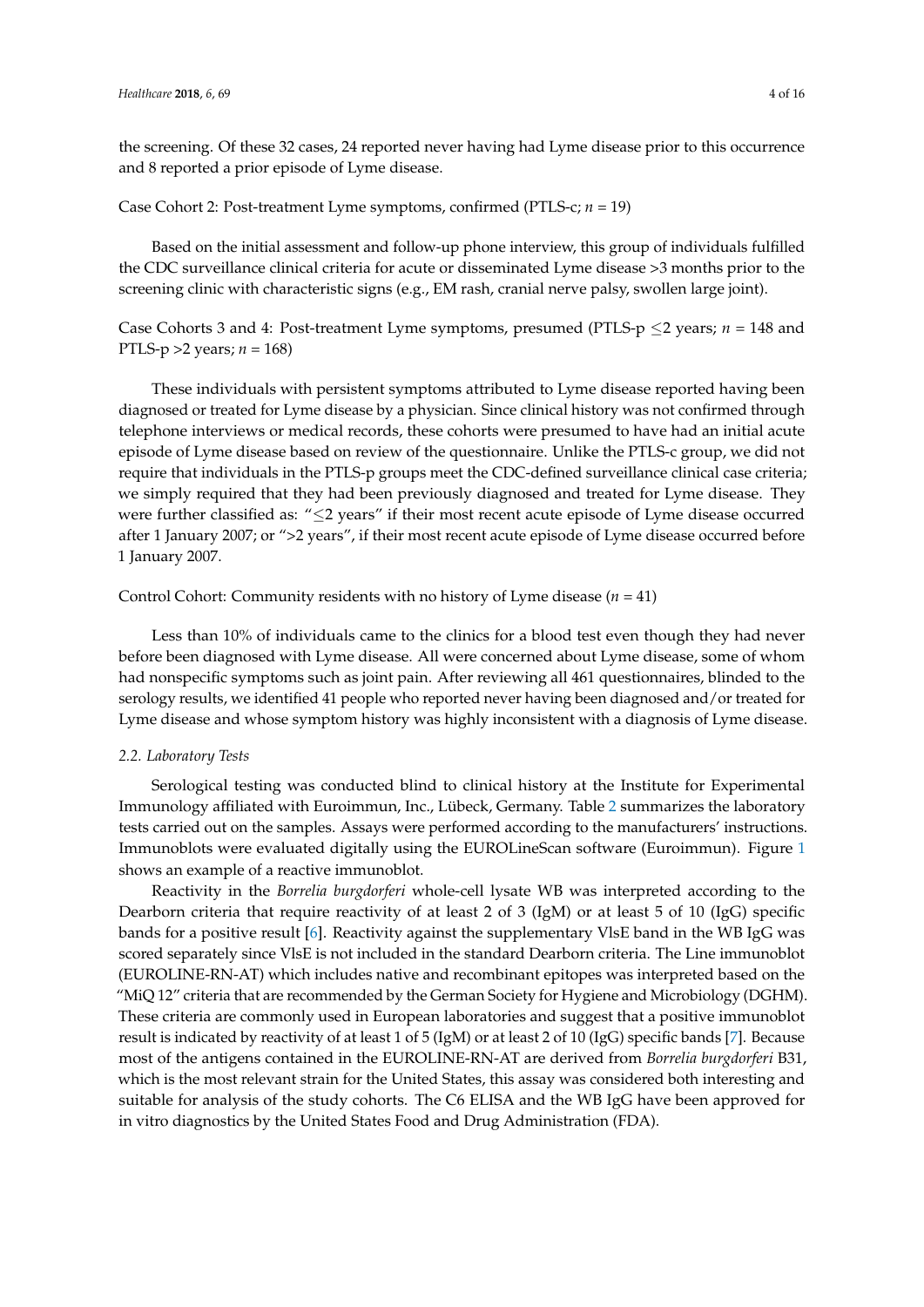| <b>Full Test Name (Manufacturer)</b><br>Assay |                                                                      | Ig Class | Antigen                                                                                                                      | Interpretation                                                                                                                                                                                                                                                           |
|-----------------------------------------------|----------------------------------------------------------------------|----------|------------------------------------------------------------------------------------------------------------------------------|--------------------------------------------------------------------------------------------------------------------------------------------------------------------------------------------------------------------------------------------------------------------------|
| <b>ELISA</b>                                  |                                                                      |          |                                                                                                                              |                                                                                                                                                                                                                                                                          |
| C6 ELISA                                      | C6 Bb Lyme ELISA<br>(Immunetics, Boston, MA, USA)                    | IgG, IgM | Synthetic C6 peptide (25 aa) derived<br>from $IR_6$ of VlsE Bb (strain B31)                                                  | Index: $\leq$ 0.90 negative, 0.91-1.09 equivocal,<br>$>1.10$ positive.                                                                                                                                                                                                   |
| Anti-Borrelia plus VIsE<br>ELISA IgG          | Anti-Borrelia plus VlsE ELISA<br>IgG (Euroimmun, Lübeck,<br>Germany) | IgG      | Mix of whole-cell antigen extracts<br>from Bb, Ba and Bg plus VIsE Bb *                                                      | $RU/mL$ : <16 negative, $\geq$ 16 to <22 equivocal,<br>$\geq$ 22 positive.                                                                                                                                                                                               |
| Anti-VlsE ELISA IgG                           | Anti-Bb VlsE ELISA IgG<br>(Euroimmun)                                | IgG      | $VlsE Bb*$                                                                                                                   | RU/mL: <16 negative, $\geq$ 16 to <22 equivocal,<br>$\geq$ 22 positive.                                                                                                                                                                                                  |
| Anti-Borrelia ELISA IgM                       | Anti-Borrelia ELISA IgM<br>(Euroimmun)                               | IgM      | Mix of whole-cell antigen extracts<br>from Bb, Ba and Bg                                                                     | $RU/mL: < 16$ negative, $>16$ to $< 22$ equivocal,<br>$\geq$ 22 positive.                                                                                                                                                                                                |
| Immunoblot                                    |                                                                      |          |                                                                                                                              |                                                                                                                                                                                                                                                                          |
| WB IgG <sup>**</sup>                          | US Anti-Bb EUROLINE-WB<br>IgG (Euroimmun)                            | IgG      | Whole-cell antigen extract from Bb                                                                                           | Positive if $\geq$ 5 of the following 10 bands were<br>present: 18/21 kDa, OspC, 28 kDa, 30 kDa, 39 kDa<br>(BmpA), 41 kDa (Fla), 45 kDa, 58 kDa, 66 kDa,<br>93 kDa; according to Dearborn criteria [6].                                                                  |
| VlsE IgG <sup>**</sup>                        |                                                                      | IgG      | VlsE Bb <sup>*</sup>                                                                                                         | Only the VIsE band was scored. Positive if the<br>VlsE band was present.                                                                                                                                                                                                 |
| WB IgM                                        | US Anti-Bb EUROLINE-WB<br>IgM (Euroimmun)                            | IgM      | Whole-cell antigen extract from Bb<br>plus p41 *                                                                             | Positive if $\geq$ 2 of the following 3 bands were<br>present: OspC, 39 kDa (BmpA), 41 kDa (Fla);<br>according to Dearborn criteria [6].                                                                                                                                 |
| EUROLINE-RN-AT IgG                            | Anti-Borrelia<br>EUROLINE-RN-AT IgG<br>(Euroimmun)                   | IgG      | p18 *, p19 *, p20 *, p21 *, p58 *,<br>OspC *, p39 *, p41 *, p83 *, Lipid Bb,<br>Lipid Ba, VlsE Bg *, VlsE Bb *,<br>VlsE Ba * | Positive if $\geq$ 2 of the following 10 bands were<br>present: p18, p19, p20, p21, p58, OspC, p39, p83,<br>Lipid Bb, and Lipid Ba; or if $\geq$ 1 VlsE band was<br>present even if no other specific bands were<br>positive; according to European MiQ 12 criteria [7]. |
| EUROLINE-RN-AT IgM                            | Anti-Borrelia<br>EUROLINE-RN-AT IgM<br>(Euroimmun)                   | IgM      | OspC Bg, OspC Bb, OspC Ba, p39 *,<br>p41 *, VlsE Bb *                                                                        | Positive if $\geq$ 1 of the following 5 bands was<br>present: OspC Bg, OspC Bb, OspC Ba, p39, VlsE<br>Bb; according to European MiQ 12 criteria [7].                                                                                                                     |

# **Table 2.** Diagnostic assays evaluated in community screening survey, July 2009.

<span id="page-4-0"></span>\* Purified recombinant protein. \*\* WB IgG test strips were each fitted with a membrane chip coated with recombinant VlsE antigen (Figure [1\)](#page-5-1). Because reactivity against VlsE is not included in the Dearborn criteria, the VlsE band was evaluated separately (VlsE IgG). aa, amino acids; Bb, *Borrelia burgdorferi* sensu stricto; Ba, *Borrelia afzelii*; Bg, *Borrelia garinii*; BmpA, *Borrelia* membrane protein A; ELISA, enzyme-linked immunosorbent assay; Fla, Flagellin; IgG, immunoglobulin G; IgM, immunoglobulin M; IR6, sixth invariable region of VlsE; OspC, outer surface protein C; VlsE, variable major protein-like sequence, expressed; WB, Western blot.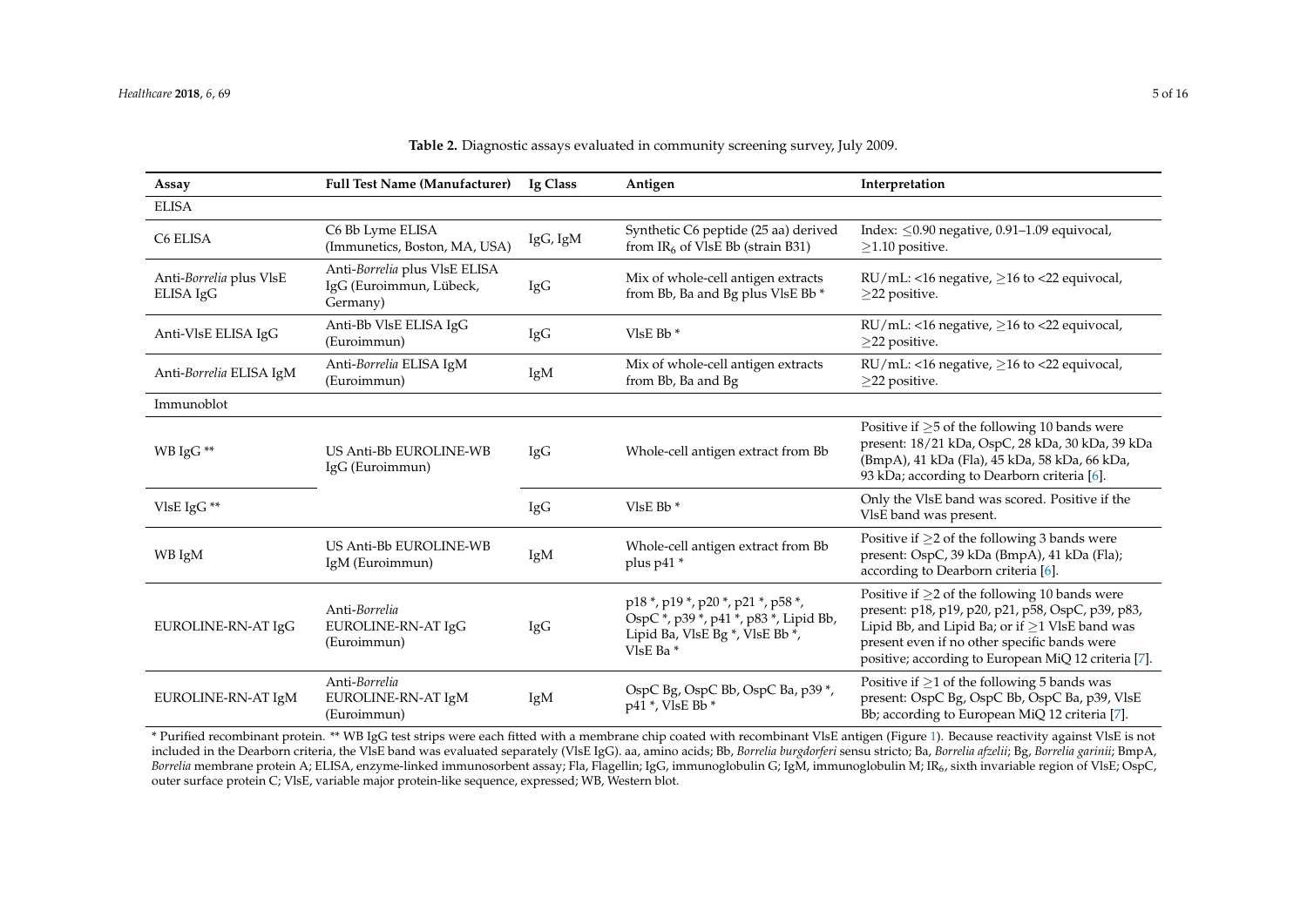<span id="page-5-1"></span><span id="page-5-0"></span>

IgM after incubation with sera from patients with late Lyme disease (IgG) and erythema migrans *EXP* (IgM), respectively (left two panels). Schematic representation of antigens used in the line blot assays  $\overline{\text{I}}$ EUROLINE-RN-AT IgG and EUROLINE-RN-AT IgM (right two panels). **Figure 1.** Anti-*Borrelia* immunoblot tests. Representative reactivity of the WB/VlsE IgG and WB

#### EUROLINE-RN-AT IgG and EUROLINE-RN-AT IgM (right two panels). *2.3. Statistical Methods*

McNemar's chi-square test was used to compare assays. *p*-values < 0.05 were considered significant. Confidence limits of proportions were calculated at the 95% confidence level using the binomial exact method. All analyses were carried out with SPSS, ver. 23 (SPSS Inc., Chicago,  $\mathbf{u}$  is not included in the standard Dearborn criteria. The standard Dearborn criteria. The Line immunoblotted in the standard Dearborn criteria. The Line in the standard Dearborn criteria. The Line in the Line in the IL, USA).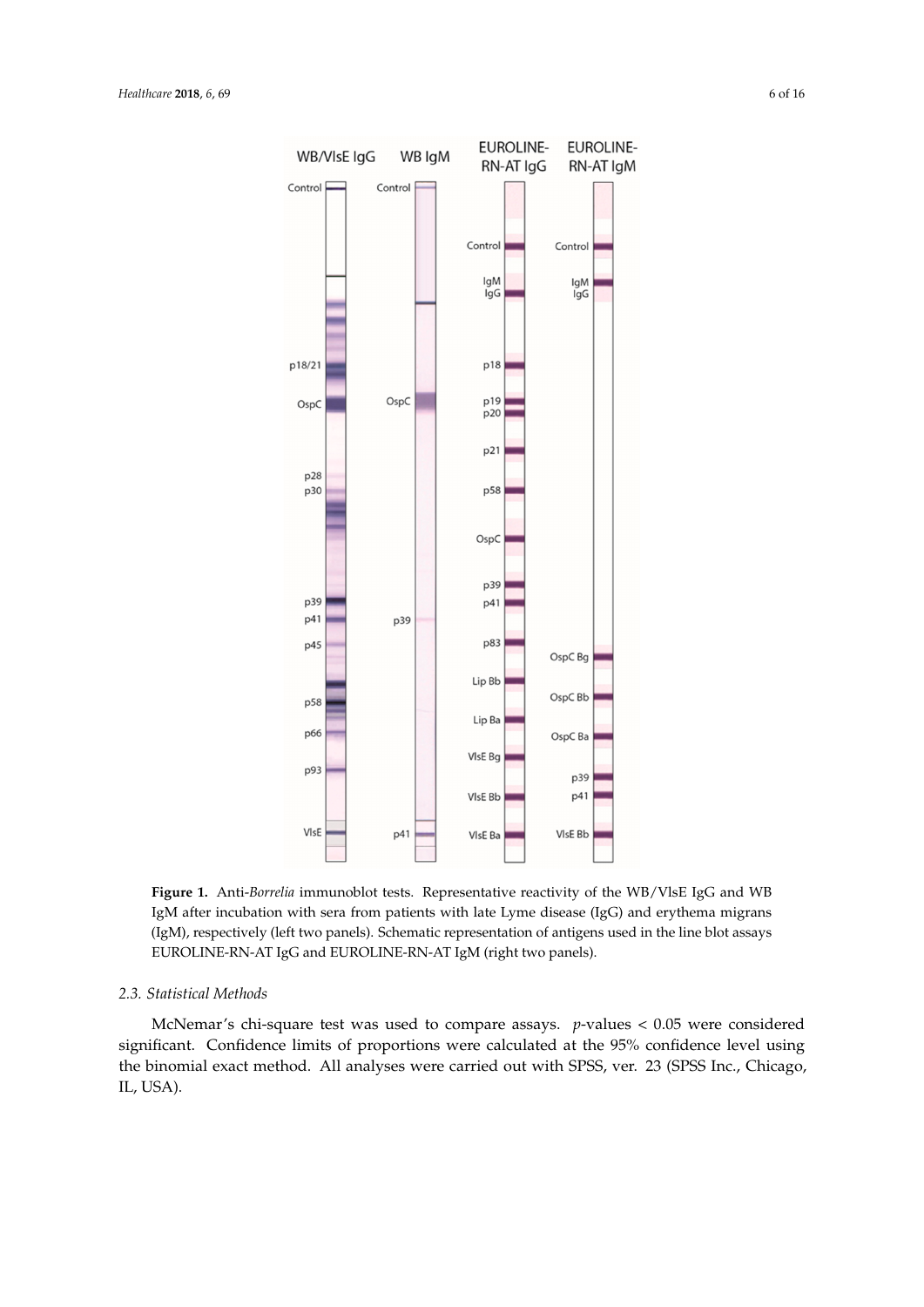# **3. Results**

#### *3.1. Cohort Characteristics*

There were no significant age and gender differences between the case and control cohorts (Table [3\)](#page-6-0). Participants were asked if they had previously had a positive Lyme test. Although the specific test (ELISA, Western blot, PCR) was not known in the majority of cases, approximately half of each of the PTLS cohorts reported having had a positive Lyme test previously, in contrast to 28% of the EM case group. PTLS-p cohorts were 7–8 times more likely than controls to report having had another tick-borne disease. Tick bites within one year of the study were common in all cohorts. Among the EM cases, 75% recalled at least one tick bite within one year of the study.

<span id="page-6-0"></span>**Table 3.** Cohort characteristics and reported symptoms of case cohorts in Lyme-endemic communities, July 2009.

|                                                                                     | <b>EM Cases</b><br>$(n = 32)$ | PTLS-c<br>$(n = 19)$ | PTLS-p<br>$<$ 2 Years<br>$(n = 148)$ | PTLS-p<br>>2 Years<br>$(n = 168)$ | Community<br>Controls<br>$(n = 41)$ |  |  |  |  |
|-------------------------------------------------------------------------------------|-------------------------------|----------------------|--------------------------------------|-----------------------------------|-------------------------------------|--|--|--|--|
| Mean age $(\pm SD)$                                                                 | 56.3 $(\pm 12.9)$             | 57.8 $(\pm 9.7)$     | 53.5 $(\pm 13.1)$                    | 56.0 $(\pm 12.4)$                 | 57.0 $(\pm 10.4)$                   |  |  |  |  |
| Gender (% male)                                                                     | 50.0                          | 42.1                 | 40.5                                 | 34.5                              | 51.2                                |  |  |  |  |
| % Reporting                                                                         |                               |                      |                                      |                                   |                                     |  |  |  |  |
| Past positive Lyme test                                                             | $28.1**$                      | 57.9***              | $54.7***$                            | $44.6***$                         | 0.0                                 |  |  |  |  |
| Past other tick-borne disease                                                       | 3.1                           | 5.3                  | $19.6*$                              | $16.7*$                           | 2.4                                 |  |  |  |  |
| $>1$ tick bite in last year                                                         | $75.0*$                       | 31.6                 | 54.1                                 | 32.7                              | 41.5                                |  |  |  |  |
| Symptoms of recent Lyme disease episode from survey questionnaire (% with symptoms) |                               |                      |                                      |                                   |                                     |  |  |  |  |
| Joint pain                                                                          | 71.9                          | 84.2                 | 87.2                                 | 81.5                              |                                     |  |  |  |  |
| Fatigue                                                                             | 71.9                          | 78.9                 | 87.2                                 | 85.7                              |                                     |  |  |  |  |
| Headache                                                                            | 71.9                          | 47.4                 | 59.5                                 | 62.5                              |                                     |  |  |  |  |
| Stiff neck                                                                          | 53.1                          | 57.9                 | 63.5                                 | 60.7                              |                                     |  |  |  |  |
| Shooting/stabbing pains                                                             | 21.9                          | 31.6                 | 33.1                                 | 41.1                              |                                     |  |  |  |  |
| Mental confusion/fog                                                                | 40.6                          | 78.9                 | 60.1                                 | 64.3                              |                                     |  |  |  |  |
| Erythema migrans-like rash                                                          | 100.0                         | 68.4                 | 42.6                                 | 48.8                              |                                     |  |  |  |  |
| Joint swelling                                                                      | 31.3                          | 42.1                 | 40.5                                 | 38.1                              |                                     |  |  |  |  |
| Light/sound sensitive                                                               | 18.8                          | 26.3                 | 28.4                                 | 34.5                              |                                     |  |  |  |  |
| Fever $> 100$ °F                                                                    | 46.9                          | 42.1                 | 21.6                                 | 27.4                              |                                     |  |  |  |  |
| Cranial nerve palsy                                                                 | 6.3                           | 31.6                 | 2.7                                  | 6.5                               |                                     |  |  |  |  |
| Heart block                                                                         | $\theta$                      | 5.3                  | 2.7                                  | 1.2                               |                                     |  |  |  |  |

 $* p < 0.05$ ,  $** p < 0.01$ ,  $*** p < 0.001$ ; chi-square with Yates correction for continuity, community controls as reference group.

By definition, all of the EM cases presented with a rash, with over two-thirds reporting accompanying joint pain, fatigue, and headache. Joint pain and fatigue were the most common symptoms reported in all PTLS cohorts, followed by mental confusion or fog.

The prevalence of C6 positives among all participants did not differ significantly by county: 21.3% in Fairfield County, CT; 29.3% in Somerset County, NJ; 31.6% in Dutchess County, NY, USA; and 33.0% in Columbia County, NY, USA (*p* = 0.51).

#### *3.2. Antibody Prevalence: Single-Tier Testing*

Using single-tier testing, the prevalence of antibodies against *Borrelia* spp. declined from up to 100% among individuals tested in the first month post symptom onset to, on average, less than 20% among those in later disease stages (PTLS-p >2 years) (Table [4\)](#page-7-0).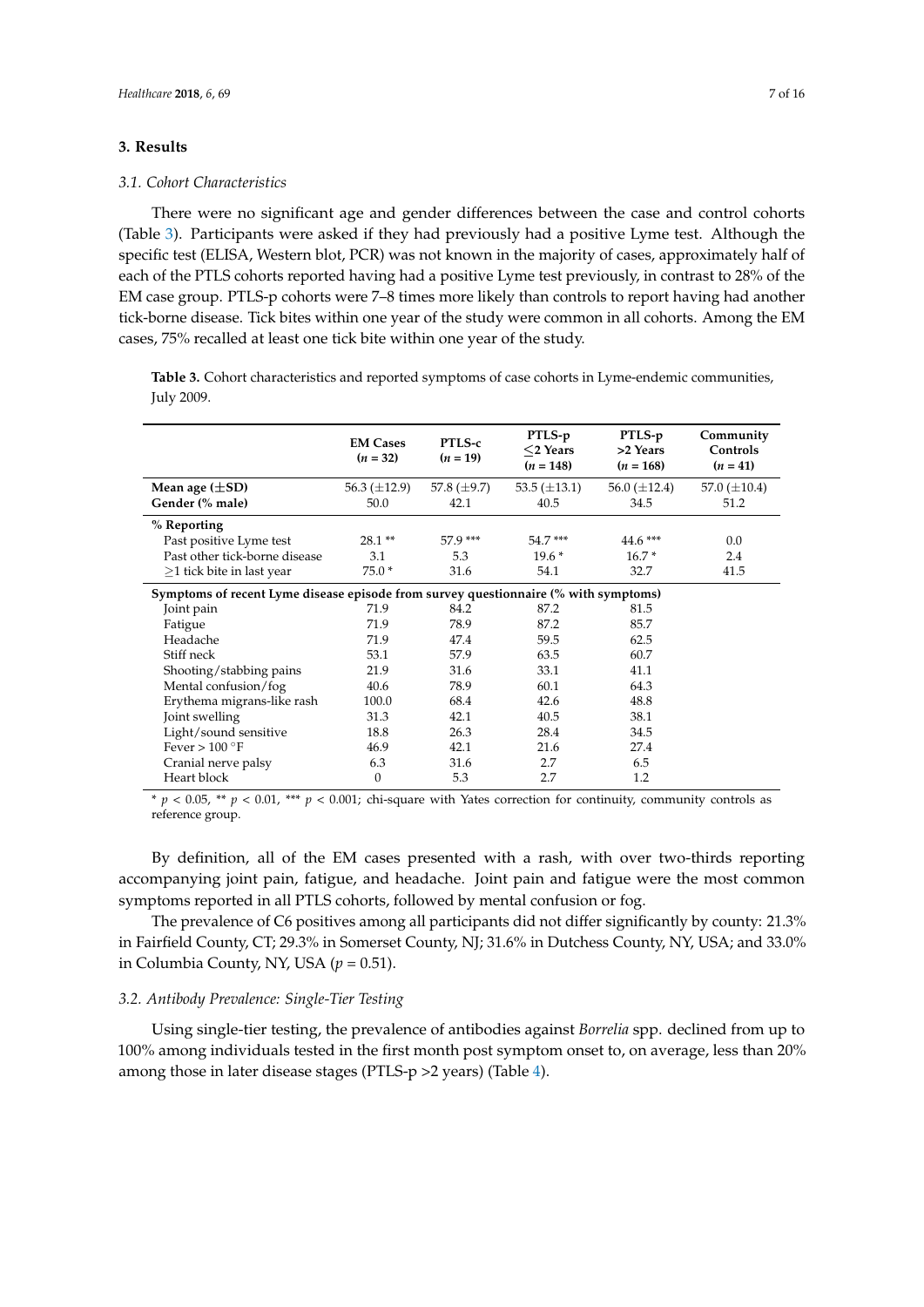|                                                    | % Positive (95% Confidence Limits) | % Negative (95%<br><b>Confidence Limits)</b> |                                       |              |                            |                         |                           |
|----------------------------------------------------|------------------------------------|----------------------------------------------|---------------------------------------|--------------|----------------------------|-------------------------|---------------------------|
| Assay                                              | <b>Erythema Migrans</b>            |                                              |                                       | PTLS-c       | PTLS-p                     | PTLS-p                  | <b>Community Controls</b> |
|                                                    | All<br>$(n = 32)$                  | $<$ 30 Days <sup>a</sup><br>$(n = 16)$       | $>30$ Days <sup>a</sup><br>$(n = 16)$ | $(n = 19)$   | $<$ 2 Years<br>$(n = 148)$ | >2 Years<br>$(n = 168)$ | $(n = 41)$                |
| <b>ELISA</b>                                       |                                    |                                              |                                       |              |                            |                         |                           |
| C6 ELISA                                           | 93.8                               | 100.0                                        | 87.5                                  | 52.6         | 34.5                       | 17.3                    | 92.7                      |
|                                                    | (79.2, 99.2)                       | (79.4, 100.0)                                | (61.7, 98.4)                          | (28.9, 75.6) | (26.8, 42.7)               | (11.9, 23.8)            | (80.1, 98.5)              |
| Anti-Borrelia ELISA IgG plus VlsE/IgM <sup>b</sup> | 87.5                               | 100.0                                        | 75.0                                  | 78.9 *       | $50.0***$                  | $38.7***$               | 85.4                      |
|                                                    | (71.0, 96.5)                       | (79.4, 100.0)                                | (47.6, 92.7)                          | (54.4, 93.9) | (41.7, 58.3)               | (31.3, 46.5)            | (70.8, 94.4)              |
| Anti-Borrelia plus VlsE ELISA IgG                  | 81.3                               | 93.8                                         | 68.8                                  | 63.2         | 37.8                       | $25.0**$                | 92.7                      |
|                                                    | (63.6, 92.8)                       | (69.8, 99.8)                                 | (41.3, 89.0)                          | (38.4, 83.7) | (30.0, 46.2)               | (18.7, 32.3)            | (80.1, 98.5)              |
| Anti-VlsE ELISA IgG                                | 81.3                               | 100.0                                        | 62.5                                  | 47.4         | 31.8                       | 14.3                    | 97.6                      |
|                                                    | (63.6, 92.8)                       | (79.4, 100.0)                                | (35.4, 84.8)                          | (24.4, 71.1) | (24.4, 39.9)               | (9.4, 20.5)             | (87.1, 99.9)              |
| Anti-Borrelia ELISA IgM                            | $75.0*$                            | 81.3                                         | 68.8                                  | 47.4         | 30.4                       | $26.2*$                 | 92.7                      |
|                                                    | (56.6, 88.5)                       | (54.4, 96.0)                                 | (41.3, 89.0)                          | (24.4, 71.1) | (23.1, 38.5)               | (19.7, 33.5)            | (80.1, 98.5)              |
| Immunoblot                                         |                                    |                                              |                                       |              |                            |                         |                           |
| WB IgG                                             | $34.4$ ***                         | $37.5**$                                     | 31.3                                  | 42.1         | 25.7                       | 13.1                    | 97.6                      |
|                                                    | (18.6, 53.2)                       | (15.2, 64.6)                                 | (11.0, 58.7)                          | (20.3, 66.5) | (18.9, 33.5)               | (8.4, 19.2)             | (87.1, 99.9)              |
| VlsE IgG                                           | 68.8                               | 81.3                                         | 56.3                                  | 42.1         | 25.7                       | 11.9                    | 97.6                      |
|                                                    | (50.0, 83.9)                       | (54.4, 96.0)                                 | (29.9, 80.2)                          | (20.3, 66.5) | (18.9, 33.5)               | (7.4, 17.8)             | (87.1, 99.9)              |
| WB IgM                                             | $56.3*$                            | 62.5                                         | 50.0                                  | $0.0*$       | $7.4***$                   | $0.6***$                | 97.6                      |
|                                                    | (37.7, 73.6)                       | (35.4, 84.8)                                 | (24.7, 75.3)                          | (0.0, 17.6)  | (3.8, 12.9)                | (0, 3.3)                | (87.1, 99.9)              |
| EUROLINE-RN-AT IgG                                 | 75.0                               | 87.5                                         | 62.5                                  | 47.4         | 29.1                       | 15.5                    | 92.7                      |
|                                                    | (56.6, 88.5)                       | (61.7, 98.4)                                 | (35.4, 84.8)                          | (24.4, 71.1) | (21.9, 37.1)               | (10.4, 21.8)            | (80.1, 98.5)              |
| EUROLINE-RN-AT IgM                                 | 78.1                               | 93.8                                         | 62.5                                  | 26.3         | 23.0                       | 15.5                    | 90.2                      |
|                                                    | (60.0, 90.7)                       | (69.8, 99.8)                                 | (35.4, 84.8)                          | (9.1, 51.2)  | (16.5, 30.6)               | (10.4, 21.8)            | (76.9, 97.3)              |

| Table 4. Prevalence of anti- <i>Borrelia</i> antibodies by single-tier testing among patients with erythema migrans or post-treatment Lyme symptoms (PTLS). |  |  |  |
|-------------------------------------------------------------------------------------------------------------------------------------------------------------|--|--|--|
|-------------------------------------------------------------------------------------------------------------------------------------------------------------|--|--|--|

<span id="page-7-0"></span>\* *p* < 0.05, \*\* *p* < 0.01, \*\*\* *p* < 0.001 (McNemar's chi-square with C6 as contrast reference for ELISAs and EUROLINE-RN-AT IgG or IgM as reference for US WB). <sup>a</sup> Number of days from onset of erythema migrans to test. <sup>b</sup> Combined evaluation of the anti-*Borrelia* plus VlsE ELISA IgG and the anti-*Borrelia* ELISA IgM.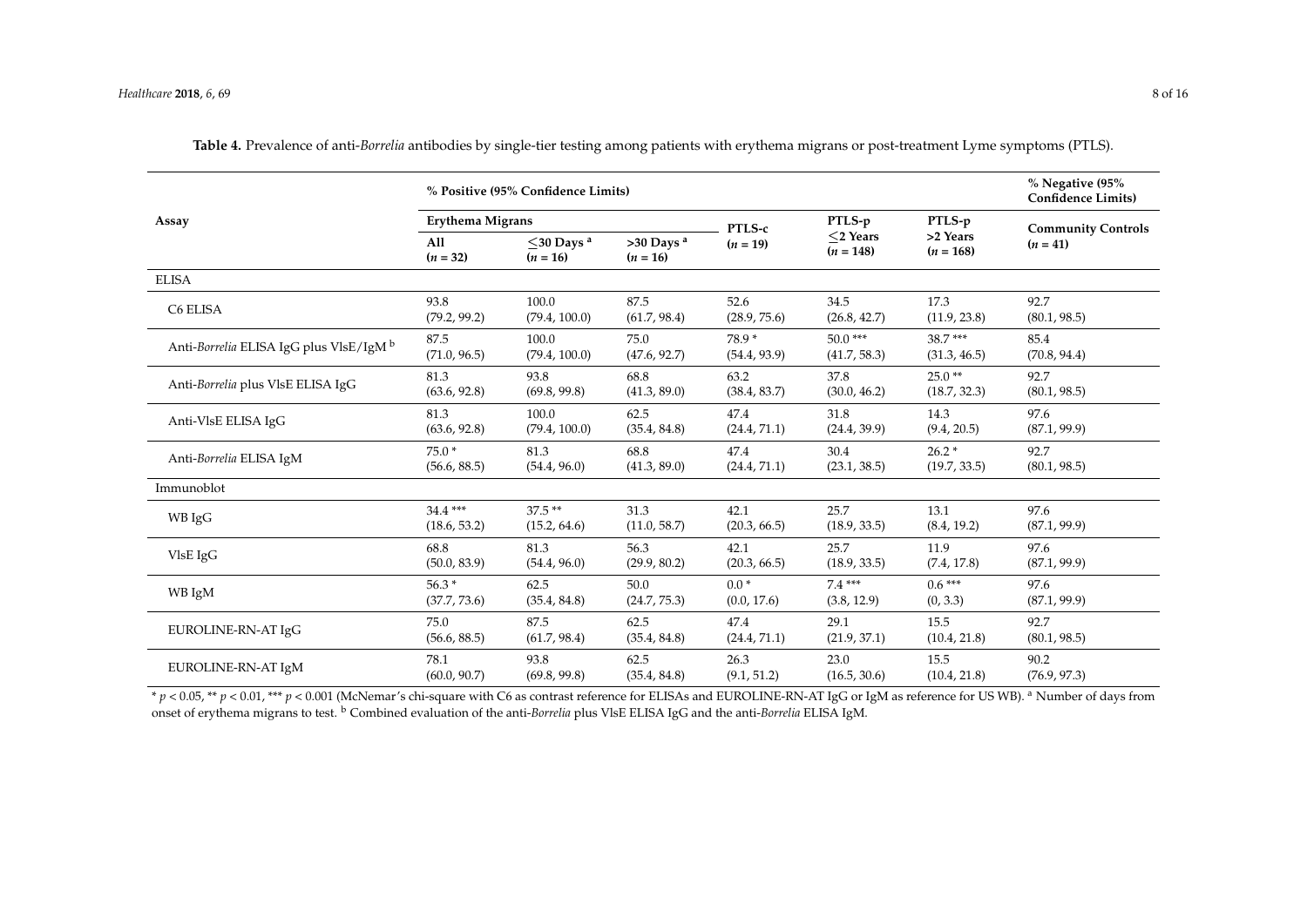In all PTLS cohorts, the anti-*Borrelia* ELISA IgG/IgM was significantly more likely to be positive than the C6 ELISA. This higher sensitivity for the anti-*Borrelia* ELISA is not surprising given the differences in specificity between the two tests (85.4% for the anti-*Borrelia* ELISA IgG plus VlsE/IgM vs. 92.7% for the C6 ELISA); this difference however was not statistically significant. The differences between assays persist even if only those PTLS cases with negative or inconclusive test results in the past are considered (*n* = 68), although the rates of positivity in this group are lower than those observed among PTLS cases with at least one previous positive result (*n* = 167). For example, 41.3% of those with a previous positive test result tested positive by anti-*Borrelia* plus VlsE ELISA IgG, and 25% of those PTLS cases with only negative or inconclusive past test results were positive by anti-*Borrelia* plus VlsE ELISA IgG. Positivity for C6 ELISA was 33.5% and 16.2%, respectively.

Highest IgG positivity rates among immunoblots were obtained by the EUROLINE-RN-AT IgG, most evident in the EM group. Here, sensitivity by WB IgG was only 34.4% compared to 75.0% by EUROLINE-RN-AT IgG; specificity was slightly greater for WB IgG than EUROLINE-RN-AT IgG (97.6% vs. 92.7%). Notably, the VlsE band accounted for a large proportion of the increased detection rate; when the recombinant VlsE band alone was assessed on an immunoblot, the IgG positivity rate amounted to 68.8%. In all study cohorts, the EUROLINE-RN-AT IgM produced significantly more positive results than the WB IgM.

### *3.3. Antibody Prevalence: Two-Tiered Testing Using ELISA–Immunoblot Combinations*

Two-tiered approaches were evaluated with C6 ELISA or anti-*Borrelia* ELISA IgG plus VlsE/IgM as first tier and different immunoblots as the second tier (Table [5\)](#page-9-0). A positive test result was defined as a positive/equivocal first-tier ELISA and a positive second-tier immunoblot.

Among early EM cases ( $\leq$ 30 days), using the C6 ELISA as the first-tier test, the prevalence of positive results by EUROLINE-RN-AT IgM blot as the second-tier test was substantially, albeit not significantly, higher than by the analogous WB IgM (93.8% vs. 62.5%), but with a slight reduction in specificity (97.6% vs. 100%). Similarly, among these early cases, using the C6 ELISA as the first-tier test, the positivity rate determined by EUROLINE-RN-AT IgG blot as the second-tier test was substantially higher than that by the analogous WB IgG (87.5% vs. 37.5%,  $p < 0.05$ ). Among late EM cases (>30 days), using the C6 ELISA or anti-*Borrelia* ELISA IgG plus VlsE/IgM as the first-tier test, the use of the EUROLINE-RN-AT IgG immunoblot led to the detection of twice as many cases as with the WB IgG (62.5% vs. 31.3%) with only a minimal difference in specificity (95.1% vs. 97.6%). Notably, these findings in the EM cases are sustained even when those individuals with a past history of Lyme disease are removed, indicating that the results are not confounded by previous infection.

For the PTLS cohorts, the differences between positivity rates using the EUROLINE-RN-AT IgG versus WB IgG as the second-tier immunoblot were negligible.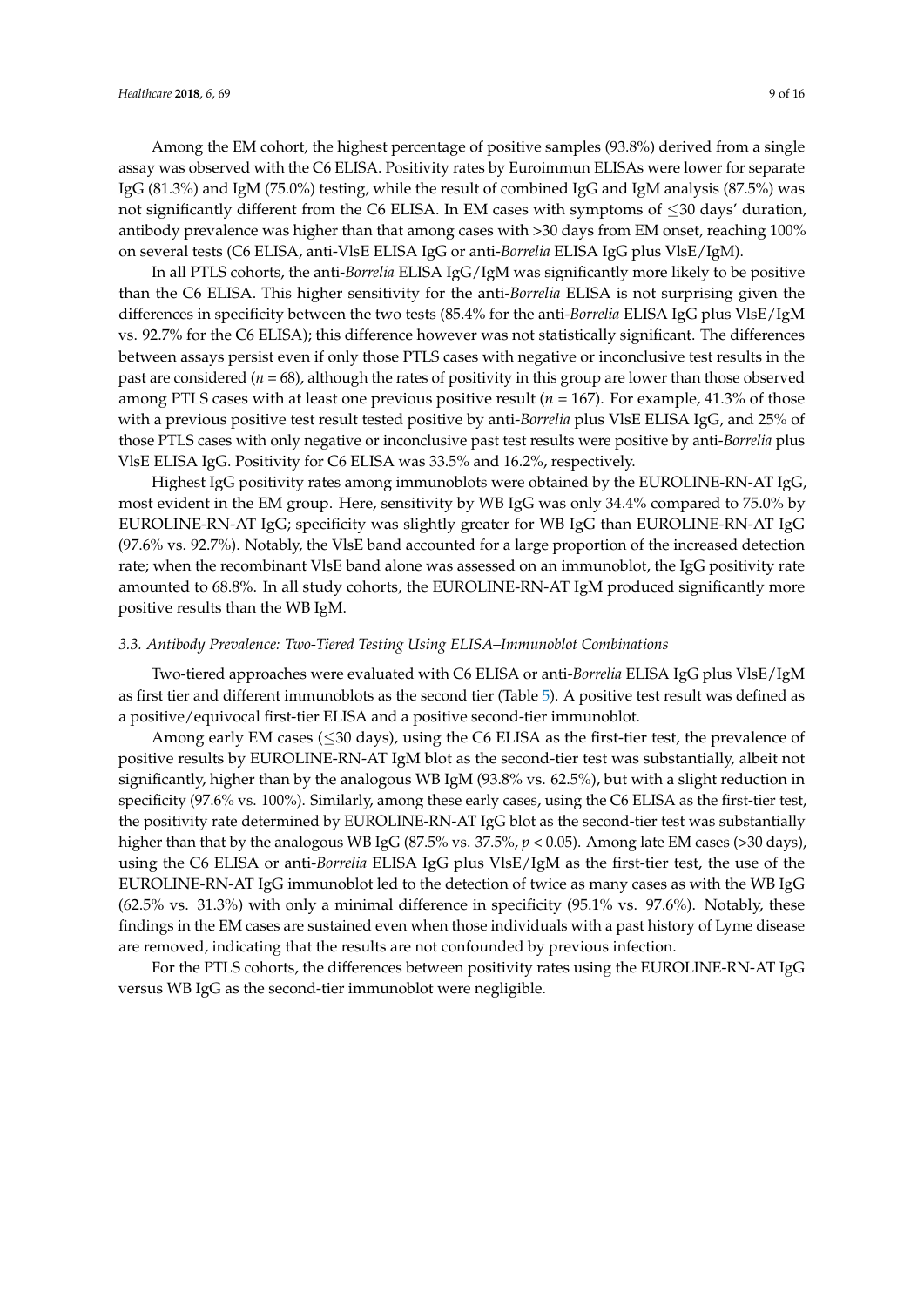| First-Tier                                                 | Second-Tier Immunoblot <sup>a</sup> | % Positive (95% Confidence Limits) b | % Negative (95%<br>Confidence Limits) <sup>c</sup> |                                         |                      |                            |                         |                      |
|------------------------------------------------------------|-------------------------------------|--------------------------------------|----------------------------------------------------|-----------------------------------------|----------------------|----------------------------|-------------------------|----------------------|
| <b>ELISA</b>                                               |                                     | Erythema Migrans                     |                                                    |                                         | PTLS-c               | PTLS-p                     | PTLS-p                  | Community            |
|                                                            |                                     | All $(n = 32)$                       | $\leq$ 30 Days <sup>d</sup> (n = 16)               | >30 Days $\frac{d}{n}$ ( <i>n</i> = 16) | $(n = 19)$           | $<$ 2 Years<br>$(n = 148)$ | >2 Years<br>$(n = 168)$ | Controls $(n = 41)$  |
| C6 ELISA                                                   | WB IgG                              | 34.4***<br>(18.6, 53.2)              | $37.5**$<br>(15.2, 64.6)                           | 31.3<br>(11.0, 58.7)                    | 36.8<br>(16.3, 61.6) | 23.0<br>(16.5, 30.6)       | 10.1<br>(6.0, 15.7)     | 97.6<br>(87.1, 99.9) |
|                                                            | VlsE IgG                            | 68.8<br>(50.0, 83.9)                 | 81.3<br>(54.4, 96.0)                               | 56.3<br>(29.9, 80.2)                    | 42.1<br>(20.3, 66.5) | 25.0<br>(18.3, 32.8)       | 11.3<br>(6.9, 17.1)     | 97.6<br>(87.1, 99.9) |
|                                                            | WB IgM                              | $56.3*$<br>(37.7, 73.6)              | 62.5<br>(35.4, 84.8)                               | 50.0<br>(24.7, 75.3)                    | 0.0<br>(0, 17.6)     | $7.4***$<br>(3.8, 12.9)    | $0.0***$<br>(0.0, 2.2)  | 100<br>(91.4, 100.0) |
|                                                            | WB IgG/IgM <sup>e</sup>             | 78.1<br>(60.0, 90.7)                 | 87.5<br>(61.7, 98.4)                               | 68.8<br>(41.3, 89.0)                    | 36.8<br>(16.3, 61.6) | $24.3*$<br>(17.7, 32.1)    | 10.1<br>(6.0, 15.7)     | 97.6<br>(87.1, 99.9) |
|                                                            | EUROLINE-RN-AT IgG                  | 75.0<br>(56.6, 88.5)                 | 87.5<br>(61.7, 98.4)                               | 62.5<br>(35.4, 84.8)                    | 36.8<br>(16.3, 61.6) | 27.0<br>(20.1, 34.9)       | 13.1<br>(8.4, 19.2)     | 95.1<br>(83.5, 99.4) |
|                                                            | EUROLINE-RN-AT IgM                  | 78.1<br>(60.0, 90.7)                 | 93.8<br>(69.8, 99.8)                               | 62.5<br>(35.4, 84.8)                    | 15.8<br>(3.4, 39.6)  | 16.9<br>(11.2, 23.9)       | 7.1<br>(3.7, 12.1)      | 97.6<br>(87.1, 99.9) |
|                                                            | EUROLINE-RN-AT IgG/IgM <sup>e</sup> | 87.5<br>(71.0, 96.5)                 | 100.0<br>(79.4, 100.0)                             | 75.0<br>(47.6, 92.7)                    | 42.1<br>(20.3, 66.5) | 29.1<br>(21.9, 37.1)       | 13.7<br>(8.9, 19.8)     | 92.7<br>(80.1, 98.5) |
| Anti-Borrelia<br>ELISA IgG plus<br>$VlsE/IgM$ <sup>f</sup> | WB IgG                              | 34.4***<br>(18.6, 53.2)              | $37.5**$<br>(15.2, 64.6)                           | 31.3<br>(11.0, 58.7)                    | 42.1<br>(20.3, 66.5) | 25.7<br>(18.9, 33.5)       | 13.1<br>(8.4, 19.2)     | 97.6<br>(87.1, 99.9) |
|                                                            | VlsE IgG                            | 68.8<br>(50.0, 83.9)                 | 81.3<br>(54.4, 96.0)                               | 56.3<br>(29.9, 80.2)                    | 42.1<br>(20.3, 66.5) | 25.7<br>(18.9, 33.5)       | 11.9<br>(7.4, 17.8)     | 97.6<br>(87.1, 99.9) |
|                                                            | WB IgM                              | $56.3*$<br>(37.7, 73.6)              | 62.5<br>(35.4, 84.8)                               | 50.0<br>(24.7, 75.3)                    | $0.0*$<br>(0, 17.6)  | $7.4***$<br>(3.8, 12.9)    | $0.6***$<br>(0, 3.3)    | 97.6<br>(87.1, 99.9) |
|                                                            | WB IgG/IgM <sup>e</sup>             | 78.1<br>(60.0, 90.7)                 | 87.5<br>(61.7, 98.4)                               | 68.8<br>(41.3, 89.0)                    | 42.1<br>(20.3, 66.5) | $27.0**$<br>(20.1, 34.9)   | $13.7**$<br>(8.9, 19.8) | 95.1<br>(83.5, 99.4) |
|                                                            | EUROLINE-RN-AT IgG                  | 75.0<br>(56.6, 88.5)                 | 87.5<br>(61.7, 98.4)                               | 62.5<br>(35.4, 84.8)                    | 47.4<br>(24.4, 71.1) | 28.4<br>(21.3, 36.4)       | 14.3<br>(9.4, 20.5)     | 95.1<br>(83.5, 99.4) |
|                                                            | EUROLINE-RN-AT IgM                  | 78.1<br>(60.0, 90.7)                 | 93.8<br>(69.8, 99.8)                               | 62.5<br>(35.4, 84.8)                    | 26.3<br>(9.1, 51.2)  | 22.3<br>(15.9, 29.9)       | 14.3<br>(9.4, 20.5)     | 90.2<br>(76.9, 97.3) |
|                                                            | EUROLINE-RN-AT IgG/IgM <sup>e</sup> | 87.5<br>(71.0, 96.5)                 | 100.0<br>(79.4, 100.0)                             | 75.0<br>(47.6, 92.7)                    | 57.9<br>(33.5, 79.7) | 35.8<br>(28.1, 44.1)       | 22.0<br>(16.0, 29.1)    | 85.4<br>(70.8, 94.4) |

**Table 5.** Prevalence of anti-*Borrelia* antibodies by two-tiered testing (ELISA-immunoblot) among patients with erythema migrans or post-treatment Lyme symptoms (PTLS).

<span id="page-9-0"></span>\* *p* < 0.05, \*\* *p* < 0.01, \*\*\* *p* < 0.001 (McNemar's chi-square with EUROLINE-RN-AT approach as reference for US WB approach). <sup>a</sup> Immunoblot used for second test with a positive or equivocal ELISA. <sup>b</sup> A positive test result was defined as a positive/equivocal first-tier ELISA and a positive second-tier immunoblot. <sup>c</sup> Negativity was defined as a negative result in either or both tiers. <sup>d</sup> Number of days from onset of erythema migrans to test. <sup>e</sup> Combined evaluation of IgG and IgM immunoblot assay. <sup>f</sup> Combined evaluation of the anti-*Borrelia* plus VlsE ELISA IgG and the anti-*Borrelia* ELISA IgM.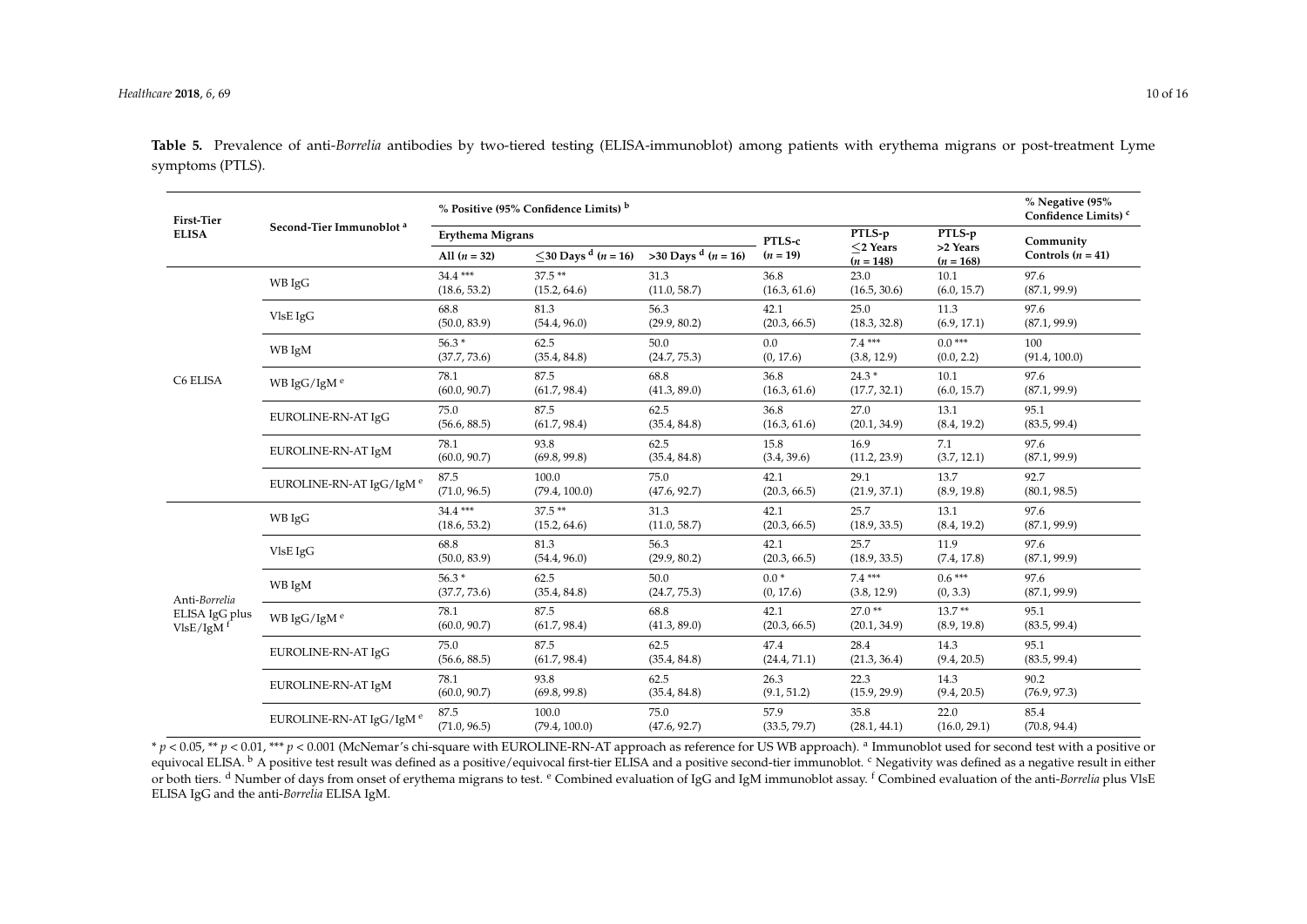# *3.4. Antibody Prevalence: Two-Tiered Testing Using Two-ELISA Combinations*

Among EM cases, the combination of the C6 ELISA followed by the anti-*Borrelia* ELISA IgG plus VlsE/IgM or the inverse algorithm (anti-*Borrelia* ELISA IgG plus VlsE/IgM followed by the C6 ELISA) demonstrated the highest positivity rates of  $100\%$  ( $\leq$ 30 days) and 75.0% (>30 days), at a specificity of 92.7% (Table [6\)](#page-10-0). Two-tier testing using these two-ELISA combinations yielded the same positivity rate (EM cases) and specificity (controls) as the two-tier testing using the ELISA-immunoblot algorithm (C6-ELISA and the EUROLINE-RN-AT IgG/IgM). In addition, the two-tier ELISA algorithm significantly outperformed all of the standard two-tier ELISA and WB approaches in ability to detect seropositivity.

<span id="page-10-0"></span>**Table 6.** Prevalence of anti-*Borrelia* antibodies by two-tiered testing (ELISA–ELISA) among patients with erythema migrans.

|                                                       |                                             |                      | % Postive (95% Confidence Limits)      | % Negative (95%<br><b>Confidence Limits)</b> |                                         |  |
|-------------------------------------------------------|---------------------------------------------|----------------------|----------------------------------------|----------------------------------------------|-----------------------------------------|--|
| <b>First-Tier ELISA</b>                               | Second-Tier ELISA                           | Erythema Migrans     |                                        |                                              |                                         |  |
|                                                       |                                             | All<br>$(n = 32)$    | $<$ 30 Days <sup>a</sup><br>$(n = 16)$ | $>30$ Days <sup>a</sup><br>$(n = 16)$        | <b>Community Controls</b><br>$(n = 41)$ |  |
| C <sub>6</sub> ELISA                                  | Anti-Borrelia ELISA<br>IgG plus $VlsE/IgMb$ | 87.5<br>(71.0, 96.5) | 100.0<br>(79.4, 100.0)                 | 75.0<br>(47.6, 92.7)                         | 92.7<br>(80.1, 98.5)                    |  |
|                                                       | Anti-Borrelia plus<br>VlsE ELISA IgG        | 81.3<br>(63.6, 92.8) | 93.8<br>(69.8, 99.8)                   | 68.8<br>(41.3, 89.0)                         | 95.1<br>(83.5, 99.4)                    |  |
|                                                       | Anti-VlsE ELISA IgG                         | 81.3<br>(63.6, 92.8) | 100.0<br>(79.4, 100.0)                 | 62.5<br>(35.4, 84.8)                         | 97.6<br>(87.1, 99.9)                    |  |
|                                                       | Anti-Borrelia<br>ELISA IgM                  | 75.0<br>(56.6, 88.5) | 81.3<br>(54.4, 96.0)                   | 68.8<br>(41.3, 89.0)                         | 97.6<br>(87.1, 99.9)                    |  |
| Anti-Borrelia ELISA<br>IgG plus VlsE/IgM <sup>b</sup> | C6 ELISA                                    | 87.5<br>(71.0, 96.5) | 100.0<br>(79.4, 100.0)                 | 75.0<br>(47.6, 92.7)                         | 92.7<br>(80.1, 98.5)                    |  |

<sup>a</sup> Number of days from onset of erythema migrans to test. <sup>b</sup> Combined evaluation of the anti-*Borrelia* plus VlsE ELISA IgG and the anti-*Borrelia* ELISA IgM.

# **4. Discussion**

This study demonstrates that serologic tests that incorporate recombinant antigens (e.g., VlsE) or synthetic peptides (e.g., C6) had a high detection rate of *Borrelia* antibodies in the early convalescent phase after EM (93.8%) with a specificity of 92.7%. This contrasts favorably with results in a report by Rebman et al. [\[16\]](#page-14-1) of 104 patients with EM which indicated that 79.8% had positive serologic test results using a sonicated whole-cell *B. burgdorferi* ELISA and 60.6% had positive test results using the two-tier algorithm combining the whole-cell *B. burgdorferi* ELISA and Western blot (either at initial presentation or at convalescent testing 3–4 weeks after doxycycline treatment). Clinicians in Lyme-endemic areas often prefer assays that have the highest sensitivity so as to reduce the risk of missing a true case of Lyme disease; while this may not be optimal for epidemiologic surveillance, in which specificity is of primary importance, it may be best for clinical decision making in Lyme-endemic areas, where the greater harm might be seen as not treating someone who is truly infected. Diagnostic guideline developers, aiming for higher levels of specificity, use a two-tier algorithm to achieve fewer false positives.

Many physicians in the United States may not be aware of tests that incorporate VlsE or C6 that are currently on the market. The C6 ELISA—the first synthetic peptide assay for Lyme disease in the United States—has been on the market for over a decade, but still is not widely used, despite its superior sensitivity and specificity compared to the standard whole-cell sonicate ELISA.

When a two-tier algorithm of the C6 ELISA with the IgG or IgM WB was used, the positivity rate in convalescent EM dropped from 93.8% for the C6 as a single assay to 56.3% for the C6–IgM combination and to 34.4% for the C6–IgG combination. While the specificity rate among controls increased slightly from 92.7% to 97.6%, most clinicians would consider this to be an unacceptably high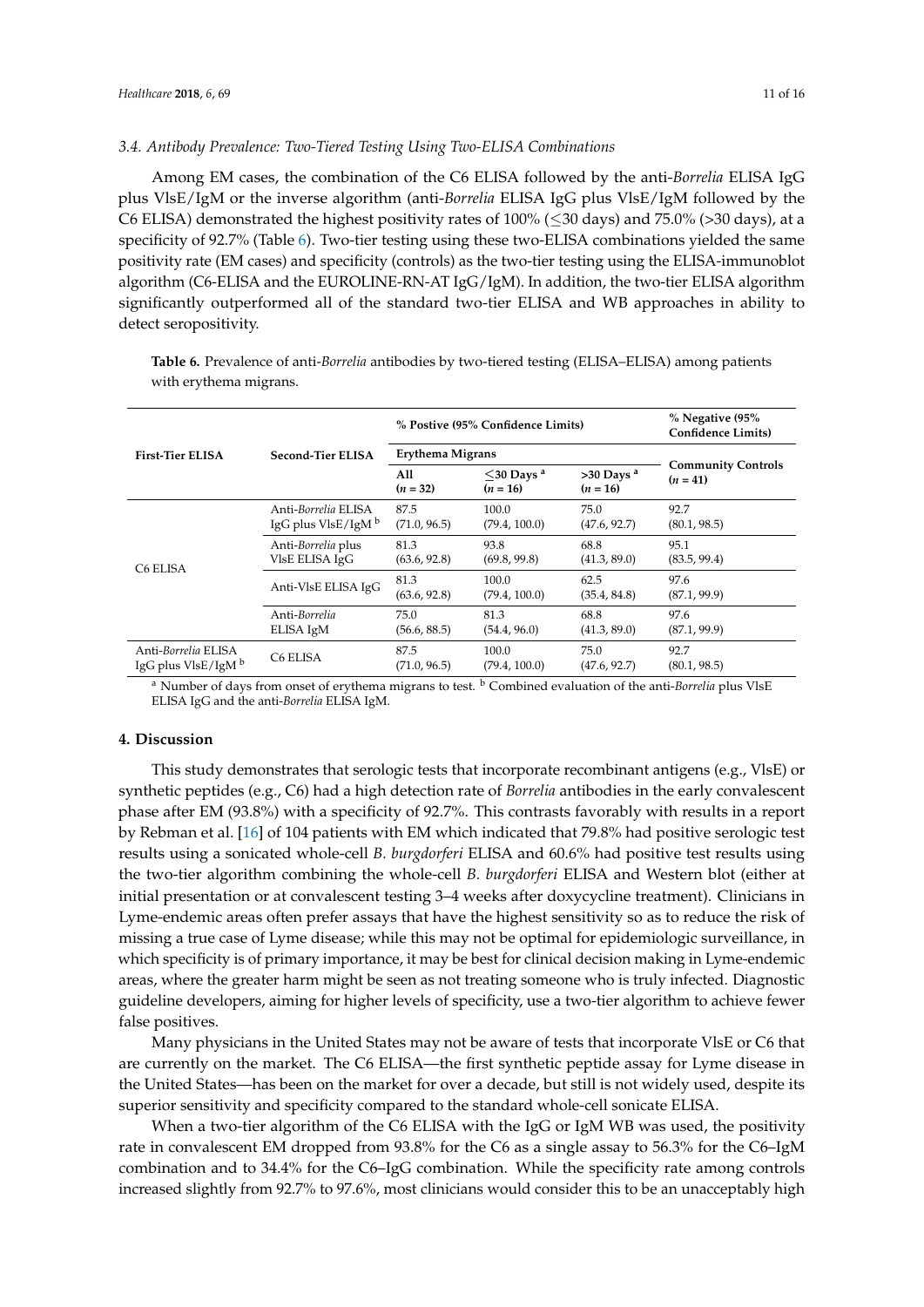price to pay in loss of sensitivity for a small increase in specificity. The next generation immunoblots employed in this study improve upon the WB. When the C6 ELISA was combined with the EUROLINE IgG or IgM blot in the two-tier protocol, sensitivity remained high (75–78.1%) while specificity was slightly enhanced (95.1–97.6%). Both combinations enhance case detection in convalescent EM by 22–40% compared to the respective C6 ELISA and WB assay, with statistically insignificant differences in the specificity among controls. When we examined the key driver of enhanced detection in these assays, it was clearly the inclusion of the VlsE protein, indicating that assays and interpretive criteria should incorporate VlsE or derivatives thereof.

Another criticism of the WB has been that it is time-consuming and costly. A two-tier ELISA algorithm would be faster and less expensive than conventional two-tiered (ELISA–immunoblot) algorithms. As seen in this study, the combination of the C6 ELISA and the anti-*Borrelia* ELISA IgG plus VlsE/IgM outperformed ELISA–WB approaches; a finding consistent with other studies [\[13](#page-14-7)[,29–](#page-15-1)[31\]](#page-15-2).

Among individuals from a Lyme-endemic area who do not have a history of Lyme disease who came to be screened, the base rate of positivity for a single ELISA assay ranged from 2.4% to 14.6%; the most specific assays were ELISAs that included C6 or VlsE, yielding specificities from 92.7% to 97.6%. Clinicians therefore should consider replacing the first-tier whole-sonicate ELISA with these more specific ELISAs.

The specificity for both single- and two-tiered assays protocols in this study is likely to be an underestimate of the actual rate. In earlier studies, specificity rates for two-tier algorithms ranged between 97% and 100% with U.S. or European immunoblots as the second tier [\[12–](#page-14-4)[14,](#page-14-8)[21,](#page-14-9)[32,](#page-15-3)[33\]](#page-15-4). Our community control sample included individuals who felt healthy but just wanted to be tested as well as those who were concerned about possibly having Lyme disease based on nonspecific symptoms. While none of the controls reported having ever been diagnosed or treated for Lyme disease, over one-third did recall prior tick bites. Thus, some of our controls may have had unrecognized and untreated prior *Borrelia* infection. Indeed, one of the three controls who tested positive on the C6 ELISA also tested positive on the WB IgG and EUROLINE-RN-AT IgG; this individual most likely did have prior infection with *B. burgdorferi*. When removed post hoc from the control cohort, the specificity on the stand-alone tests improved to 95% for the C6 ELISA and 100% for the WB IgG.

Assay performance can differ widely from lab to lab [\[17\]](#page-14-2), and the choice of ELISA–immunoblot combination can markedly influence the number of positive results [\[10\]](#page-13-9). As demonstrated here and by others [\[34\]](#page-15-5), EUROLINE-RN-AT assays exceed the detection rate of WBs in early convalescent Lyme disease. Possible explanations include differences in the interpretive criteria applied for each particular assay [\[6](#page-13-5)[,7\]](#page-13-6) and the addition of the recombinant VlsE, which is a diagnostically relevant protein not expressed by *Borrelia* cultured in vitro. The use of recombinant VlsE has been shown previously to improve sensitivity of IgG detection without substantial loss of specificity [\[12](#page-14-4)[,22](#page-14-10)[,23\]](#page-14-11). In the present study, VlsE IgG reactivity (extra VlsE band coated on the WB IgG) doubled the number of positive IgG results obtained by standard WB, confirming the indispensability of VlsE (or VlsE-derived antigens) in serology-based diagnosis.

Across all assays, we observed an overall decline in assay positivity with time, ranging from up to 100% in the first month after symptom onset to, on average, less than 20% years later. These results confirm that antibody positivity among patients with previously treated Lyme disease is common and can remain positive for years. This finding, while not surprising given immunologic memory, highlights the limitations of antibody-based tests and poses a challenge for physicians when evaluating patients with persistent previously treated symptoms. New approaches move beyond the antibody-based assays and offer the promise of addressing the clinically important question of whether or not infection is still present in a previously treated patient. Two have recently been reported, including one that uses nanotechnology to detect a small amount of *Borrelia* antigen [\[35\]](#page-15-6) and another that uses a T-cell stimulation paradigm to measure IFN-γ production after *Borrelia* antigen challenge [\[36\]](#page-15-7).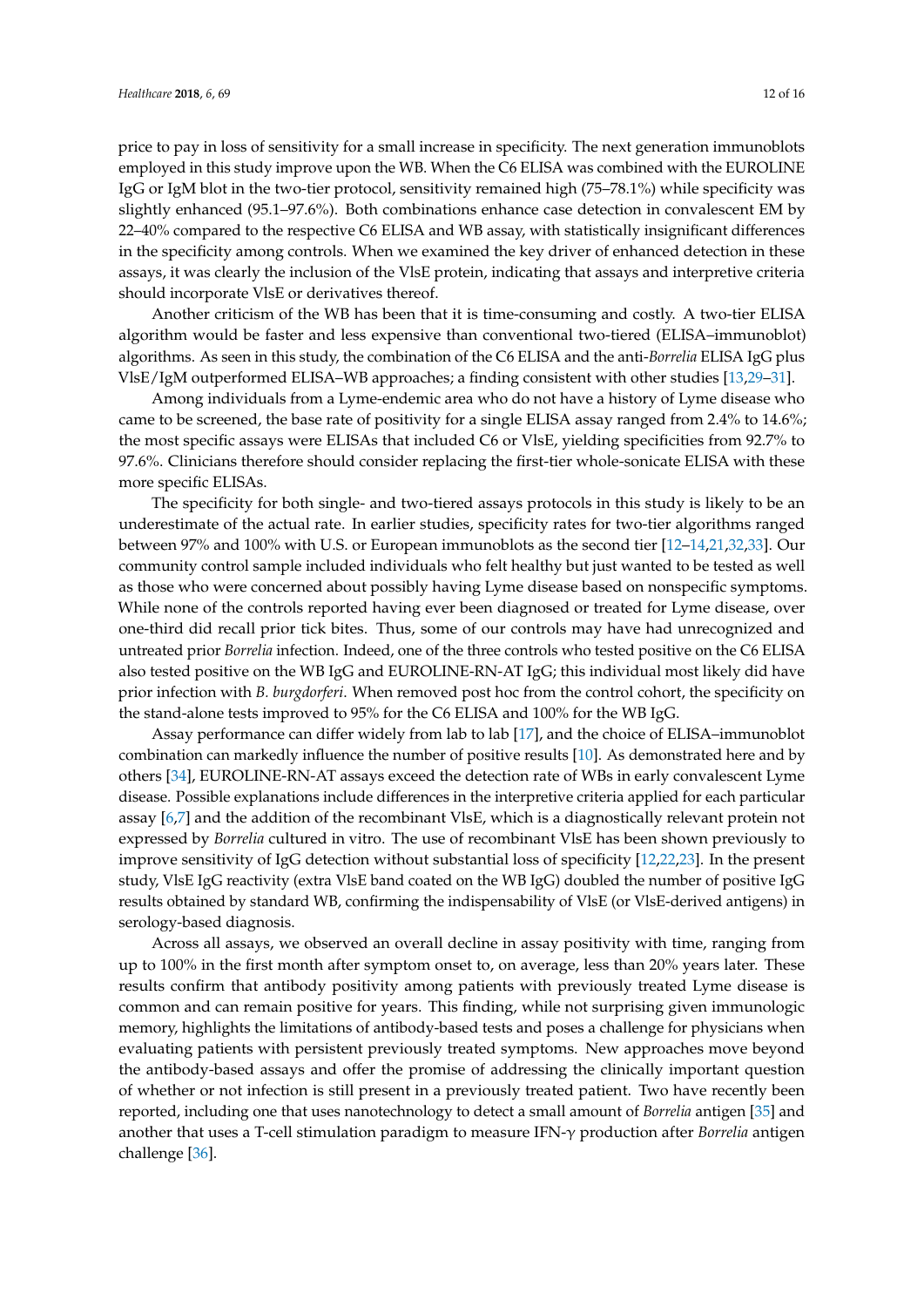This decline in detection of *Borrelia* antibodies over time in most cases reflects the natural decline in *Borrelia*-specific antibody production after the initial infection. We cannot however exclude the possibility that the negative antibody test results in this study in some patients reflect the insensitivity of the assays in later phases of Lyme disease, either due to low levels of persistent infection or persister *Borrelia* that express different outer surface proteins for which novel assays are required. Studies in rhesus macaques, for example, have demonstrated a decline in C6 antibodies even among macaques with confirmed persistent *Borrelia burgdorferi* infection [\[37\]](#page-15-8). This group also demonstrated that Lyme disease tests incorporating a set of antigens that reflect both early and later stages of Lyme disease enhance sensitivity of detection of *Borrelia burgdorferi* antibodies [\[27\]](#page-14-6).

There are several limitations of the study. First, this was not a random sampling epidemiologic study, but rather a study of symptomatic patients who responded to advertisements in local media. Therefore, we cannot conclude that our seropositivity rates represent the full cohort of previously treated symptomatic individuals in a Lyme-endemic area. Second, this was not a study of early EM prior to treatment, but rather of individuals who were undergoing active treatment or had recently completed antibiotic treatment. Hence, to compare our serologic results to those from other studies, the focus should be on results from convalescent samples rather than on pretreatment cases. The two-tier assay sensitivity for the C6 ELISA and WB IgM combination (62.5%) among individuals tested at ≤4 weeks in our study was comparable to that reported by Rebman et al. [\[16\]](#page-14-1) using the whole-cell sonicate ELISA and WB IgM (60.6%). Third, our study design was cross-sectional, identifying patients at one point in time, relying upon patient report for diagnosis. Although our results are comparable to others, a prospective design would have been preferable to ensure accuracy of diagnosis. Fourth, as noted previously, the use of individuals as community controls from a Lyme-endemic area may well have biased our study against an accurate representation of the assays' true specificity. Fifth, while we are most confident of diagnostic accuracy within the convalescent EM and PTLS-confirmed groups, we are also aware that some individuals in the PTLS-presumed groups may never have had prior Lyme disease, partly because the diagnosis and treatment of Lyme-like symptoms in Lyme-endemic areas is sometimes based on probability rather than certitude. Additionally, we are aware that a past positive serology increased the likelihood of a diagnosis of Lyme disease in the PTLS cases; thus, there is a bias towards a positive serology for the study assays in PTLS cases. However, one-quarter of PTLS cases who had never tested positive with standard ELISA or Western blot protocols were positive by anti-*Borrelia* plus VlsE ELISA IgG. While this could reflect a greater sensitivity of the study assay compared to the patient's previous assay, the positivity could also reflect a previously undetected infection after a new tick bite. Finally, although our sample size of probable PTLS patients was large, representing a strength of this study, the sample size of early EM cases was small, resulting in insufficient power to detect moderate differences among assays. Given a positivity rate of 93.8% for the C6 ELISA as a single-tier test, a comparison test had to have classified 25% of EM cases as negative to be considered significantly different (alpha  $= 0.05$ , power  $= 0.80$ , two-tailed) in this population. Thus, we recommend that the intriguing results from this study be confirmed in larger studies using prospectively collected samples starting from initial EM presentation.

# **5. Conclusions**

In summary, this study provides a representative characterization of Lyme disease seroprevalence among symptomatic individuals with prior Lyme disease from highly endemic areas. This study demonstrates that antibody positivity rates across all tests decline with time from the initial infection and that in a highly endemic area, there is a low base rate of positivity among community controls who do not have a history of prior Lyme disease. This study also conveys encouraging news: that newer diagnostic assays that include recombinant or synthetic peptides or use different testing combination algorithms improve test sensitivity. Strikingly, incorporation of the VlsE antigen (or a derivative thereof) into an assay is indispensable to increase the serological hit rate. This study also demonstrates the value of the C6 ELISA as a stand-alone test and the greater sensitivity in convalescent Lyme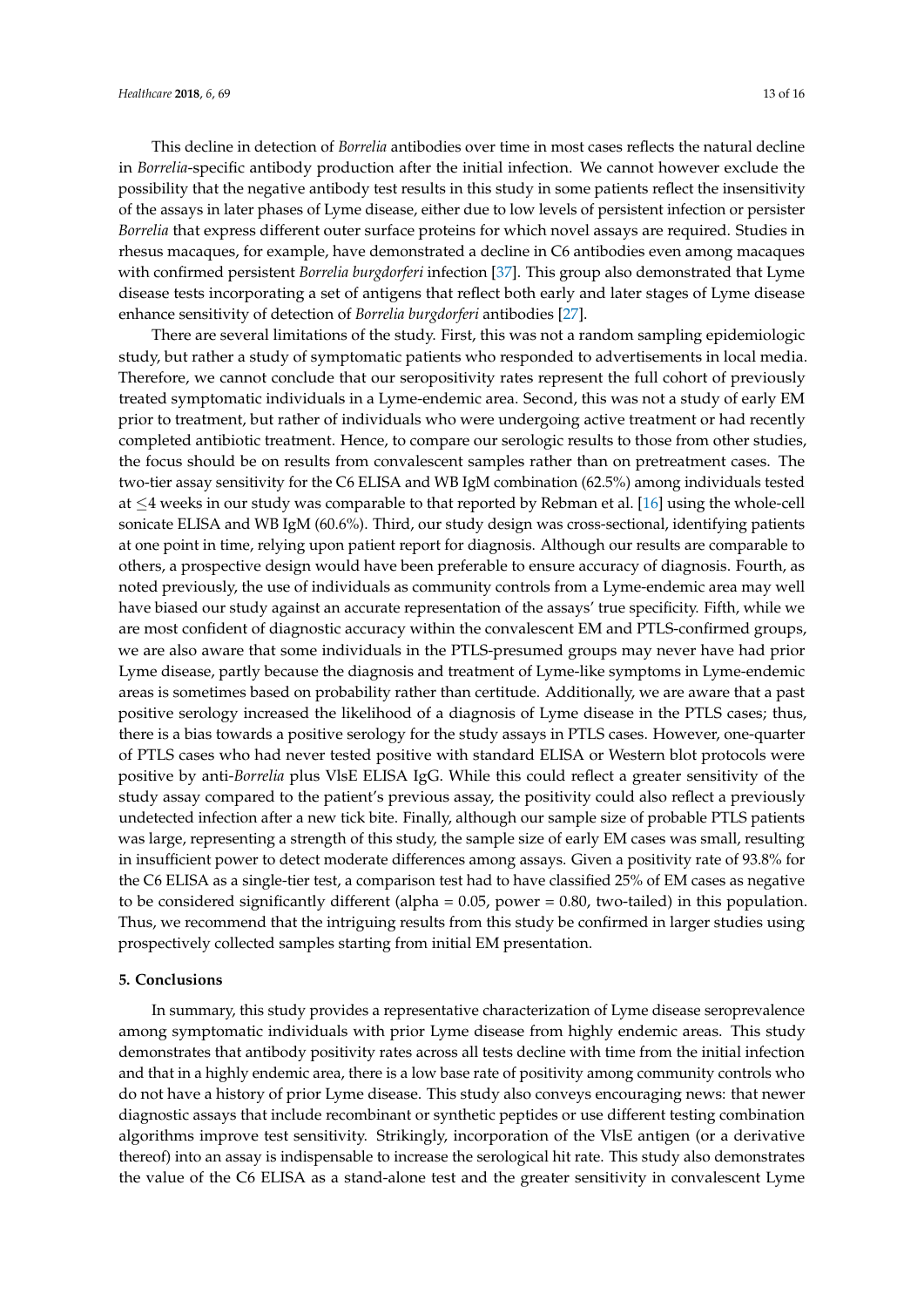disease of using a next-generation immunoblot in two-tier algorithms. Finally, this study confirms that a two-tier ELISA performs as well as the ELISA-line blot combination, thus decreasing cost and increasing efficiency. As an aid to evaluation and treatment of individuals in Lyme-endemic areas with early Lyme disease, these novel assays and algorithms provide new more clinically useful diagnostic tools to the primary care clinician.

**Author Contributions:** B.S. and B.A.F. conceived the study design, established research protocol, carried out fieldwork, and wrote the paper. B.S. was responsible for data analysis. K.S., W.M., T.S., S.S., W.S. (Wolfgang Schlumberger), and W.S. (Winfried Stöcker) provided input on the analysis and manuscript and developed and carried out assay protocols. A.G. carried out patient recruitment and clinical fieldwork.

**Funding:** This work was supported by Euroimmun Inc., by the Lyme & Tick-borne Diseases Research Center established by Global Lyme Alliance, Inc. and the Lyme Disease Association, Inc. and by the Steven and Alexandra Cohen Foundation, Inc.

**Acknowledgments:** The authors thank Public Health Director Nancy Winch (Columbia County Health Department) for her commitment to the community screening. Further, we thank all participants for their time and efforts, all volunteers who got the word out and helped out at sites, and the participating towns for their support and the provision of space (in New York: Kinderhook, Wappingers Falls, Livingston and St. John's Church in Red Hook; in Connecticut: Norwalk fire department). We thank Lily Kam and Fawad Viqar for technical assistance.

<span id="page-13-11"></span><span id="page-13-10"></span>**Conflicts of Interest:** K.S., W.M., T.S. and S.S. are employees of Euroimmun. W.S. (Wolfgang Schlumberger) and W.S. (Winfried Stöcker) are board members of Euroimmun. The other authors declared that they have no conflict of interest.

# **References**

- <span id="page-13-0"></span>1. Nelson, C.A.; Saha, S.; Kugeler, K.J.; Delorey, M.J.; Shankar, M.B.; Hinckley, A.F.; Mead, P.S. Incidence of clinician-diagnosed Lyme disease, United States, 2005–2010. *Emerg. Infect. Dis.* **2015**, *21*, 1625–1631. [\[CrossRef\]](http://dx.doi.org/10.3201/eid2109.150417) [\[PubMed\]](http://www.ncbi.nlm.nih.gov/pubmed/26291194)
- <span id="page-13-1"></span>2. Sykes, R.A.; Makiello, P. An estimate of Lyme borreliosis incidence in Western Europe. *J. Public Health* **2017**, *39*, 74–81. [\[CrossRef\]](http://dx.doi.org/10.1093/pubmed/fdw017)
- <span id="page-13-2"></span>3. Wormser, G.P.; Dattwyler, R.J.; Shapiro, E.D.; Halperin, J.J.; Steere, A.C.; Klempner, M.S.; Krause, P.J.; Bakken, J.S.; Strle, F.; Stanek, G.; et al. The clinical assessment, treatment, and prevention of lyme disease, human granulocytic anaplasmosis, and babesiosis: Clinical practice guidelines by the Infectious Diseases Society of America. *Clin. Infect. Dis.* **2006**, *43*, 1089–1134. [\[CrossRef\]](http://dx.doi.org/10.1086/508667) [\[PubMed\]](http://www.ncbi.nlm.nih.gov/pubmed/17029130)
- <span id="page-13-3"></span>4. Wilske, B.; Fingerle, V.; Schulte-Spechtel, U. Microbiological and serological diagnosis of Lyme borreliosis. *FEMS Immunol. Med. Microbiol.* **2007**, *49*, 13–21. [\[CrossRef\]](http://dx.doi.org/10.1111/j.1574-695X.2006.00139.x) [\[PubMed\]](http://www.ncbi.nlm.nih.gov/pubmed/17266710)
- <span id="page-13-4"></span>5. Stanek, G.; Strle, F. Lyme borreliosis. *Lancet* **2003**, *362*, 1639–1647. [\[CrossRef\]](http://dx.doi.org/10.1016/S0140-6736(03)14798-8)
- <span id="page-13-5"></span>6. Association of State and Territorial Public Health Laboratory Directors. In Proceedings of the Second National Conference on Serologic Diagnosis of Lyme Disease, Dearborn, MI, USA, 27–29 October 1994.
- <span id="page-13-6"></span>7. Wilske, B.; Zöller, L.; Brade, V.; Eiffert, H.; Göbel, U.B.; Stanek, G.; Pfister, H.W. Lyme-Borreliose. In *Qualitätsstandards in der Mikrobiologisch-Infektiologischen Diagnostik*; Mauch, H., Lütticken, R., Eds.; Urban & Fischer Verlag: Munich, Germany, 2000; pp. 1–59, ISBN 9783437415708.
- <span id="page-13-7"></span>8. Weinstein, A. Laboratory testing for Lyme disease: Time for a change? *Clin. Infect. Dis.* **2008**, *47*, 196–197. [\[CrossRef\]](http://dx.doi.org/10.1086/589316) [\[PubMed\]](http://www.ncbi.nlm.nih.gov/pubmed/18532894)
- <span id="page-13-8"></span>9. Bakken, L.L.; Callister, S.M.; Wand, P.J.; Schell, R.F. Interlaboratory comparison of test results for detection of Lyme disease by 516 participants in the Wisconsin State Laboratory of Hygiene/College of American Pathologists Proficiency Testing Program. *J. Clin. Microbiol.* **1997**, *35*, 537–543. [\[PubMed\]](http://www.ncbi.nlm.nih.gov/pubmed/9041384)
- <span id="page-13-9"></span>10. Ang, C.W.; Notermans, D.W.; Hommes, M.; Simoons-Smit, A.M.; Herremans, T. Large differences between test strategies for the detection of anti-*Borrelia* antibodies are revealed by comparing eight ELISAs and five immunoblots. *Eur. J. Clin. Microbiol. Infect. Dis.* **2011**, *30*, 1027–1032. [\[CrossRef\]](http://dx.doi.org/10.1007/s10096-011-1157-6) [\[PubMed\]](http://www.ncbi.nlm.nih.gov/pubmed/21271270)
- 11. Wormser, G.P.; Carbonaro, C.; Miller, S.; Nowakowski, J.; Nadelman, R.B.; Sivak, S.; Aguero-Rosenfeld, M.E. A limitation of 2-stage serological testing for Lyme disease: Enzyme immunoassay and immunoblot assay are not independent tests. *Clin. Infect. Dis.* **2000**, *30*, 545–548. [\[CrossRef\]](http://dx.doi.org/10.1086/313688) [\[PubMed\]](http://www.ncbi.nlm.nih.gov/pubmed/10722442)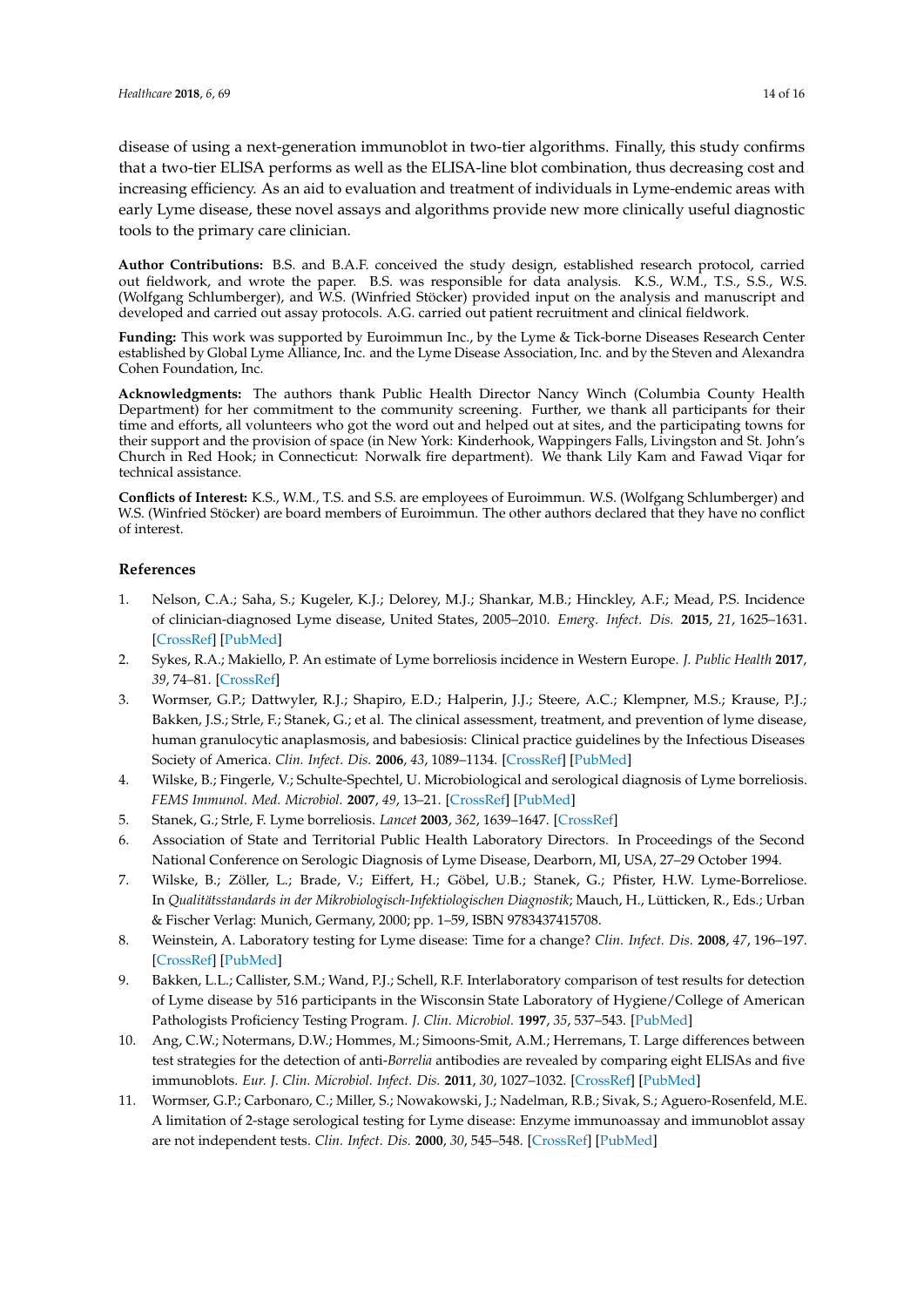- <span id="page-14-4"></span>12. Branda, J.A.; Aguero-Rosenfeld, M.E.; Ferraro, M.J.; Johnson, B.J.; Wormser, G.P.; Steere, A.C. 2-tiered antibody testing for early and late Lyme disease using only an immunoglobulin G blot with the addition of a VlsE band as the second-tier test. *Clin. Infect. Dis.* **2010**, *50*, 20–26. [\[CrossRef\]](http://dx.doi.org/10.1086/648674) [\[PubMed\]](http://www.ncbi.nlm.nih.gov/pubmed/19947857)
- <span id="page-14-7"></span>13. Branda, J.A.; Linskey, K.; Kim, Y.A.; Steere, A.C.; Ferraro, M.J. Two-tiered antibody testing for Lyme disease with use of 2 enzyme immunoassays, a whole-cell sonicate enzyme immunoassay followed by a VlsE C6 peptide enzyme immunoassay. *Clin. Infect. Dis.* **2011**, *53*, 541–547. [\[CrossRef\]](http://dx.doi.org/10.1093/cid/cir464) [\[PubMed\]](http://www.ncbi.nlm.nih.gov/pubmed/21865190)
- <span id="page-14-8"></span>14. Steere, A.C.; McHugh, G.; Damle, N.; Sikand, V.K. Prospective study of serologic tests for lyme disease. *Clin. Infect. Dis.* **2008**, *47*, 188–195. [\[CrossRef\]](http://dx.doi.org/10.1086/589242) [\[PubMed\]](http://www.ncbi.nlm.nih.gov/pubmed/18532885)
- <span id="page-14-0"></span>15. Ledue, T.B.; Collins, M.F.; Young, J.; Schriefer, M.E. Evaluation of the recombinant VlsE-based liaison chemiluminescence immunoassay for detection of *Borrelia burgdorferi* and diagnosis of Lyme disease. *Clin. Vaccine Immunol.* **2008**, *15*, 1796–1804. [\[CrossRef\]](http://dx.doi.org/10.1128/CVI.00195-08) [\[PubMed\]](http://www.ncbi.nlm.nih.gov/pubmed/18945880)
- <span id="page-14-1"></span>16. Rebman, A.W.; Crowder, L.A.; Kirkpatrick, A.; Aucott, J.N. Characteristics of seroconversion and implications for diagnosis of post-treatment Lyme disease syndrome: Acute and convalescent serology among a prospective cohort of early Lyme disease patients. *Clin. Rheumatol.* **2015**, *34*, 585–589. [\[CrossRef\]](http://dx.doi.org/10.1007/s10067-014-2706-z) [\[PubMed\]](http://www.ncbi.nlm.nih.gov/pubmed/24924604)
- <span id="page-14-2"></span>17. Fallon, B.A.; Pavlicova, M.; Coffino, S.W.; Brenner, C. A comparison of lyme disease serologic test results from 4 laboratories in patients with persistent symptoms after antibiotic treatment. *Clin. Infect. Dis.* **2014**, *59*, 1705–1710. [\[CrossRef\]](http://dx.doi.org/10.1093/cid/ciu703) [\[PubMed\]](http://www.ncbi.nlm.nih.gov/pubmed/25182244)
- 18. Hunfeld, K.P.; Stanek, G.; Straube, E.; Hagedorn, H.J.; Schörner, C.; Mühlschlegel, F.; Brade, V. Quality of Lyme disease serology. Lessons from the German Proficiency Testing Program 1999–2001. A preliminary report. *Wien Klin Wochenschr* **2002**, *114*, 591–600. [\[PubMed\]](http://www.ncbi.nlm.nih.gov/pubmed/12422607)
- <span id="page-14-3"></span>19. Robertson, J.; Guy, E.; Andrews, N.; Wilske, B.; Anda, P.; Granström, M.; Hauser, U.; Moosmann, Y.; Sambri, V.; Schellekens, J.; et al. A European multicenter study of immunoblotting in serodiagnosis of lyme borreliosis. *J. Clin. Microbiol.* **2000**, *38*, 2097–2102. [\[PubMed\]](http://www.ncbi.nlm.nih.gov/pubmed/10834959)
- <span id="page-14-5"></span>20. Liang, F.T.; Steere, A.C.; Marques, A.R.; Johnson, B.J.; Miller, J.N.; Philipp, M.T. Sensitive and specific serodiagnosis of Lyme disease by enzyme-linked immunosorbent assay with a peptide based on an immunodominant conserved region of *Borrelia burgdorferi* vlsE. *J. Clin. Microbiol.* **1999**, *37*, 3990–3996. [\[PubMed\]](http://www.ncbi.nlm.nih.gov/pubmed/10565920)
- <span id="page-14-9"></span>21. Bacon, R.M.; Biggerstaff, B.J.; Schriefer, M.E.; Gilmore, R.D., Jr.; Philipp, M.T.; Steere, A.C.; Wormser, G.P.; Marques, A.R.; Johnson, B.J. Serodiagnosis of Lyme disease by kinetic enzyme-linked immunosorbent assay using recombinant VlsE1 or peptide antigens of *Borrelia burgdorferi* compared with 2-tiered testing using whole-cell lysates. *J. Infect. Dis.* **2003**, *187*, 1187–1199. [\[CrossRef\]](http://dx.doi.org/10.1086/374395) [\[PubMed\]](http://www.ncbi.nlm.nih.gov/pubmed/12695997)
- <span id="page-14-10"></span>22. Goettner, G.; Schulte-Spechtel, U.; Hillermann, R.; Liegl, G.; Wilske, B.; Fingerle, V. Improvement of Lyme borreliosis serodiagnosis by a newly developed recombinant immunoglobulin G (IgG) and IgM line immunoblot assay and addition of VlsE and DbpA homologues. *J. Clin. Microbiol.* **2005**, *43*, 3602–3609. [\[CrossRef\]](http://dx.doi.org/10.1128/JCM.43.8.3602-3609.2005) [\[PubMed\]](http://www.ncbi.nlm.nih.gov/pubmed/16081885)
- <span id="page-14-11"></span>23. Schulte-Spechtel, U.; Lehnert, G.; Liegl, G.; Fingerle, V.; Heimerl, C.; Johnson, B.J.; Wilske, B. Significant improvement of the recombinant *Borrelia*-specific immunoglobulin G immunoblot test by addition of VlsE and a DbpA homologue derived from *Borrelia garinii* for diagnosis of early neuroborreliosis. *J. Clin. Microbiol.* **2003**, *41*, 1299–1303. [\[CrossRef\]](http://dx.doi.org/10.1128/JCM.41.3.1299-1303.2003) [\[PubMed\]](http://www.ncbi.nlm.nih.gov/pubmed/12624072)
- 24. Magnarelli, L.A.; Lawrenz, M.; Norris, S.J.; Fikrig, E. Comparative reactivity of human sera to recombinant VlsE and other *Borrelia burgdorferi* antigens in class-specific enzyme-linked immunosorbent assays for Lyme borreliosis. *J. Med. Microbiol.* **2002**, *51*, 649–655. [\[CrossRef\]](http://dx.doi.org/10.1099/0022-1317-51-8-649) [\[PubMed\]](http://www.ncbi.nlm.nih.gov/pubmed/12171295)
- 25. Lahey, L.J.; Panas, M.W.; Mao, R.; Delanoy, M.; Flanagan, J.J.; Binder, S.R.; Rebman, A.W.; Montoya, J.G.; Soloski, M.J.; Steere, A.C.; et al. Development of a Multiantigen Panel for Improved Detection of *Borrelia burgdorferi* Infection in Early Lyme Disease. *J. Clin. Microbiol.* **2015**, *53*, 3834–3841. [\[CrossRef\]](http://dx.doi.org/10.1128/JCM.02111-15) [\[PubMed\]](http://www.ncbi.nlm.nih.gov/pubmed/26447113)
- 26. Pomelova, V.G.; Korenberg, E.I.; Kuznetsova, T.I.; Bychenkova, T.A.; Bekman, N.I.; Osin, N.S. C6 Peptide-Based Multiplex Phosphorescence Analysis (PHOSPHAN) for Serologic Confirmation of Lyme Borreliosis. *PLoS ONE* **2015**, *10*, e0130048. [\[CrossRef\]](http://dx.doi.org/10.1371/journal.pone.0130048) [\[PubMed\]](http://www.ncbi.nlm.nih.gov/pubmed/26147441)
- <span id="page-14-6"></span>27. Embers, M.E.; Hasenkampf, N.R.; Barnes, M.B.; Didier, E.S.; Philipp, M.T.; Tardo, A.C. Five-Antigen Fluorescent Bead-Based Assay for Diagnosis of Lyme Disease. *Clin. Vaccine Immunol.* **2016**, *23*, 294–303. [\[CrossRef\]](http://dx.doi.org/10.1128/CVI.00685-15) [\[PubMed\]](http://www.ncbi.nlm.nih.gov/pubmed/26843487)